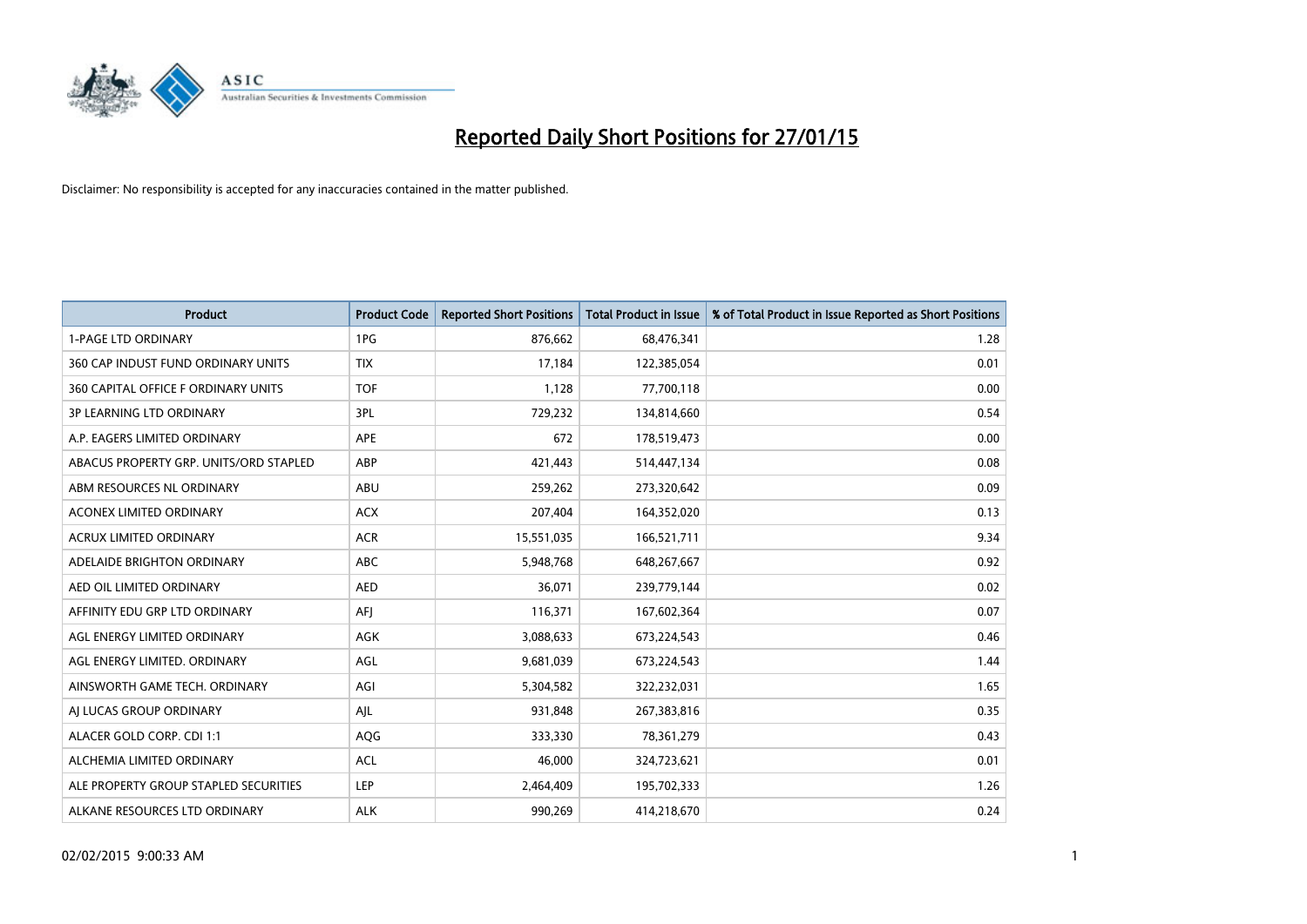

| <b>Product</b>                          | <b>Product Code</b> | <b>Reported Short Positions</b> | Total Product in Issue | % of Total Product in Issue Reported as Short Positions |
|-----------------------------------------|---------------------|---------------------------------|------------------------|---------------------------------------------------------|
| <b>ALLIANCE AVIATION ORDINARY</b>       | AQZ                 | 2.897                           | 106,429,638            | 0.00                                                    |
| ALS LTD ORDINARY                        | <b>ALQ</b>          | 36,010,864                      | 407,246,306            | 8.84                                                    |
| ALTIUM LIMITED ORDINARY                 | <b>ALU</b>          | 31,148                          | 129,272,762            | 0.02                                                    |
| ALUMINA LIMITED ORDINARY                | <b>AWC</b>          | 19,022,765                      | 2,806,225,615          | 0.68                                                    |
| AMALGAMATED HOLDINGS ORDINARY           | AHD                 | 287                             | 157,917,136            | 0.00                                                    |
| AMCOM TELECOMM. ORDINARY                | AMM                 | 2,591,483                       | 266,399,148            | 0.97                                                    |
| AMCOR LIMITED ORDINARY                  | <b>AMC</b>          | 8,634,303                       | 1,206,684,923          | 0.72                                                    |
| AMP CAPITAL CHINA ORDINARY UNITS        | AGF                 | 20,256,138                      | 374,593,484            | 5.41                                                    |
| AMP LIMITED ORDINARY                    | AMP                 | 12,058,958                      | 2,957,737,964          | 0.41                                                    |
| ANSELL LIMITED ORDINARY                 | <b>ANN</b>          | 4,707,319                       | 153,139,924            | 3.07                                                    |
| ANTARES ENERGY LTD ORDINARY             | AZZ                 | 333,301                         | 242,000,000            | 0.14                                                    |
| ANZ BANKING GRP LTD ORDINARY            | ANZ                 | 18,212,410                      | 2,765,980,222          | 0.66                                                    |
| APA GROUP STAPLED SECURITIES            | APA                 | 14,713,511                      | 980,917,175            | 1.50                                                    |
| APN NEWS & MEDIA ORDINARY               | <b>APN</b>          | 3,200,899                       | 1,029,041,356          | 0.31                                                    |
| APN OUTDOOR GRP ORDINARY                | <b>APO</b>          | 5,463                           | 166,614,509            | 0.00                                                    |
| AQUARIUS PLATINUM. ORDINARY             | <b>AQP</b>          | 2,869,959                       | 1,502,695,183          | 0.19                                                    |
| ARAFURA RESOURCE LTD ORDINARY           | ARU                 | 2,000                           | 441,270,644            | 0.00                                                    |
| ARB CORPORATION ORDINARY                | <b>ARP</b>          | 671,039                         | 79,156,214             | 0.85                                                    |
| ARDENT LEISURE GROUP STAPLED SECURITIES | AAD                 | 4,751,388                       | 438,666,245            | 1.08                                                    |
| ARENA REIT. STAPLED                     | <b>ARF</b>          | 79,981                          | 211,605,103            | 0.04                                                    |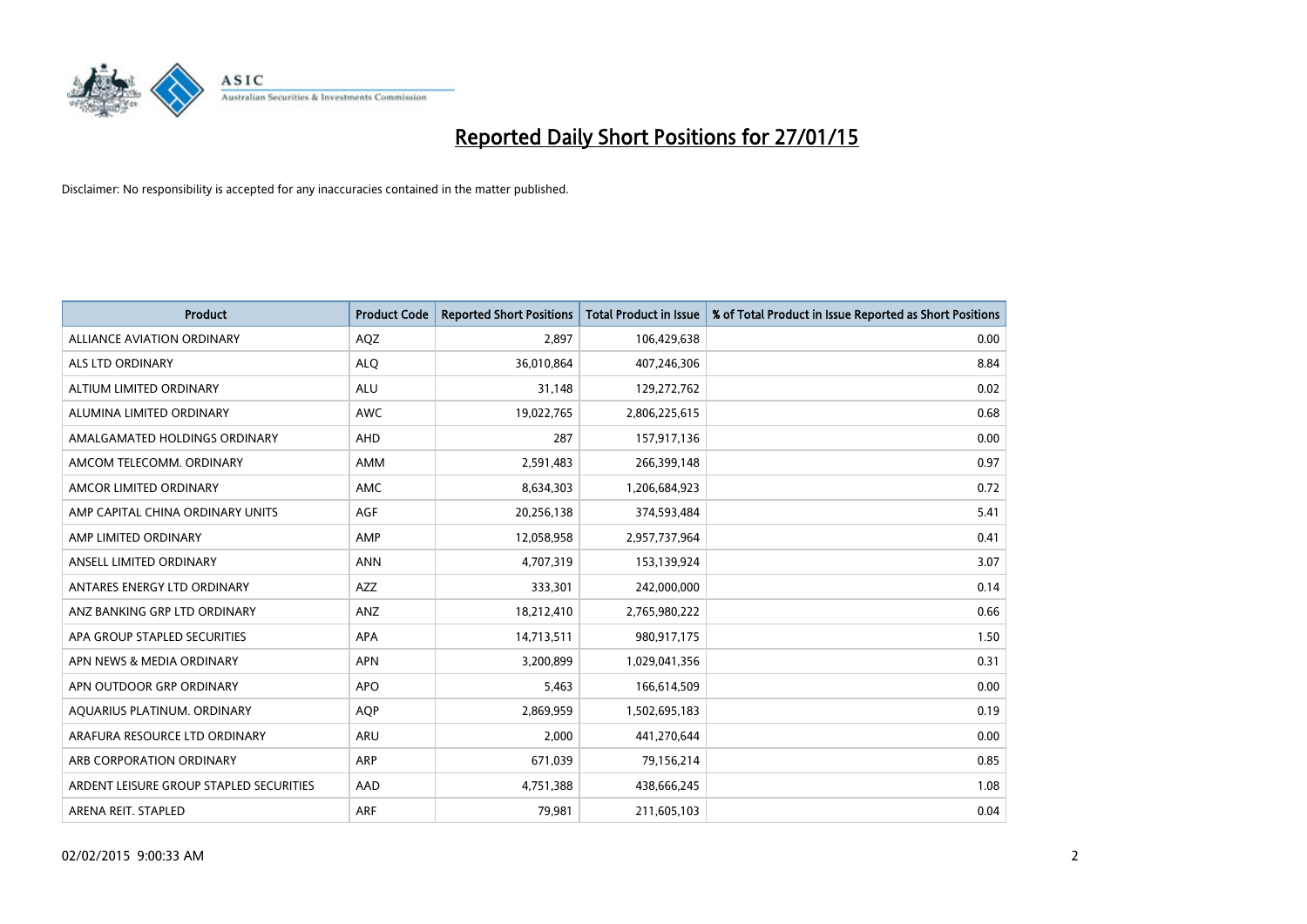

| <b>Product</b>                            | <b>Product Code</b> | <b>Reported Short Positions</b> | <b>Total Product in Issue</b> | % of Total Product in Issue Reported as Short Positions |
|-------------------------------------------|---------------------|---------------------------------|-------------------------------|---------------------------------------------------------|
| ARISTOCRAT LEISURE ORDINARY               | ALL                 | 591,393                         | 631,322,253                   | 0.09                                                    |
| ARRIUM LTD ORDINARY                       | ARI                 | 157,917,564                     | 2,937,293,755                 | 5.38                                                    |
| ASALEO CARE LIMITED ORDINARY              | AHY                 | 7,336,422                       | 603,469,434                   | 1.22                                                    |
| ASCIANO LIMITED ORDINARY                  | <b>AIO</b>          | 3,881,543                       | 975,385,664                   | 0.40                                                    |
| ASHLEY SERVICES GRP ORDINARY              | <b>ASH</b>          | 498,972                         | 150,000,000                   | 0.33                                                    |
| ASPEN GROUP ORD/UNITS STAPLED             | <b>APZ</b>          | 53,598                          | 113,183,450                   | 0.05                                                    |
| ASPIRE MINING LTD ORDINARY                | <b>AKM</b>          | 997,805                         | 703,463,306                   | 0.14                                                    |
| ASTRO JAP PROP GROUP STAPLED US PROHIBIT. | AJA                 | 108,218                         | 66,690,637                    | 0.16                                                    |
| ASX LIMITED ORDINARY                      | ASX                 | 6,777,957                       | 193,595,162                   | 3.50                                                    |
| ATLAS IRON LIMITED ORDINARY               | <b>AGO</b>          | 108,248,130                     | 919,475,619                   | 11.77                                                   |
| ATRUM COAL NL ORDINARY                    | <b>ATU</b>          | 44,381                          | 170,142,959                   | 0.03                                                    |
| AUCKLAND INTERNATION ORDINARY             | AIA                 | 111,840                         | 1,190,484,097                 | 0.01                                                    |
| AURIZON HOLDINGS LTD ORDINARY             | AZJ                 | 4,250,450                       | 2,123,934,162                 | 0.20                                                    |
| AUSDRILL LIMITED ORDINARY                 | ASL                 | 24,855,661                      | 312,277,224                   | 7.96                                                    |
| AUSENCO LIMITED ORDINARY                  | AAX                 | 456,322                         | 168,449,799                   | 0.27                                                    |
| AUSNET SERVICES STAPLED SECURITIES        | AST                 | 42,493,027                      | 3,466,913,009                 | 1.23                                                    |
| AUST INDUSTRIAL REIT UNIT                 | ANI                 | 31,335                          | 96,288,031                    | 0.03                                                    |
| <b>AUSTAL LIMITED ORDINARY</b>            | ASB                 | 56,564                          | 346,772,567                   | 0.02                                                    |
| AUSTBROKERS HOLDINGS ORDINARY             | <b>AUB</b>          | 66,746                          | 61,740,597                    | 0.11                                                    |
| AUSTEX OIL LIMITED ORDINARY               | <b>AOK</b>          | 62,000                          | 558,571,402                   | 0.01                                                    |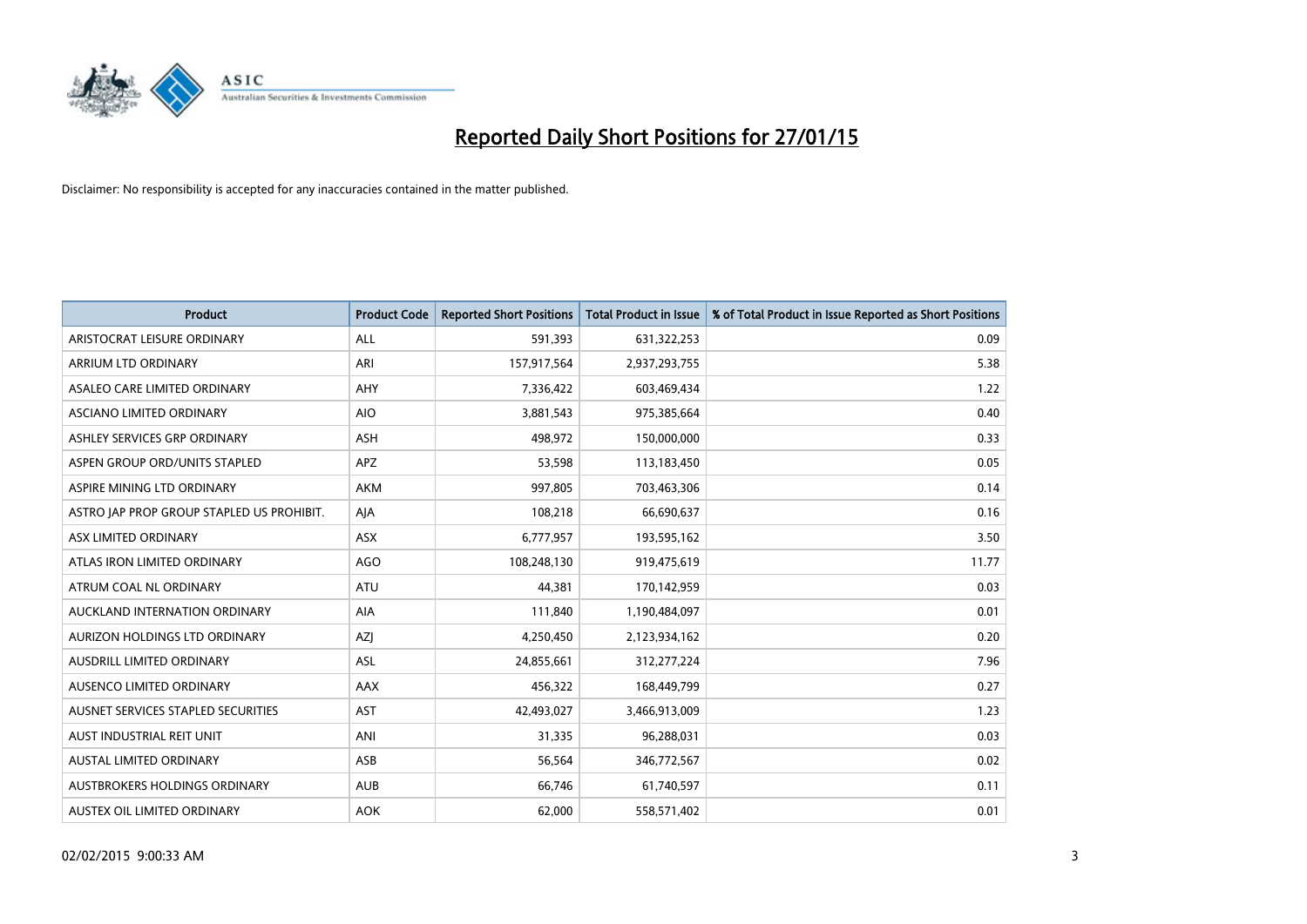

| <b>Product</b>                   | <b>Product Code</b> | <b>Reported Short Positions</b> | <b>Total Product in Issue</b> | % of Total Product in Issue Reported as Short Positions |
|----------------------------------|---------------------|---------------------------------|-------------------------------|---------------------------------------------------------|
| AUSTIN ENGINEERING ORDINARY      | ANG                 | 387,812                         | 84,274,004                    | 0.46                                                    |
| AUSTIN EXPLORATION ORDINARY      | <b>AKK</b>          | 3,654,462                       | 332,607,790                   | 1.10                                                    |
| AUSTRALIAN AGRICULT. ORDINARY    | AAC                 | 6,100,747                       | 532,474,721                   | 1.15                                                    |
| AUSTRALIAN PHARM. ORDINARY       | API                 | 7,662,392                       | 488,115,883                   | 1.57                                                    |
| AUTOMOTIVE HOLDINGS ORDINARY     | AHE                 | 2,884,947                       | 306,437,941                   | 0.94                                                    |
| AVANCO RESOURCES LTD ORDINARY    | AVB                 | 3,263,736                       | 1,661,675,855                 | 0.20                                                    |
| AVEO GROUP STAPLED SECURITIES    | AOG                 | 1,918,466                       | 499,484,314                   | 0.38                                                    |
| AWE LIMITED ORDINARY             | <b>AWE</b>          | 20,720,908                      | 525,861,050                   | 3.94                                                    |
| AZONTO PET LTD ORDINARY          | APY                 | $\mathbf{1}$                    | 1,159,375,100                 | 0.00                                                    |
| <b>BANDANNA ENERGY ORDINARY</b>  | <b>BND</b>          | 17,540,654                      | 528,481,199                   | 3.32                                                    |
| BANK OF QUEENSLAND. ORDINARY     | <b>BOO</b>          | 3,295,726                       | 366,982,047                   | 0.90                                                    |
| <b>BASE RES LIMITED ORDINARY</b> | <b>BSE</b>          | 5,507,594                       | 563,902,771                   | 0.98                                                    |
| BATHURST RES LTD. ORDINARY       | <b>BRL</b>          | 216,403                         | 947,828,434                   | 0.02                                                    |
| <b>BC IRON LIMITED ORDINARY</b>  | <b>BCI</b>          | 15,697,033                      | 196,196,992                   | 8.00                                                    |
| BEACH ENERGY LIMITED ORDINARY    | <b>BPT</b>          | 28,175,361                      | 1,297,496,886                 | 2.17                                                    |
| BEADELL RESOURCE LTD ORDINARY    | <b>BDR</b>          | 43,001,507                      | 798,657,280                   | 5.38                                                    |
| <b>BEGA CHEESE LTD ORDINARY</b>  | <b>BGA</b>          | 2,712,066                       | 152,602,945                   | 1.78                                                    |
| BENDIGO AND ADELAIDE ORDINARY    | <b>BEN</b>          | 18,734,884                      | 450,934,198                   | 4.15                                                    |
| BERKELEY RESOURCES ORDINARY      | <b>BKY</b>          | 77,000                          | 180,361,323                   | 0.04                                                    |
| BETASHARESCASHETF ETF UNITS      | AAA                 | 634                             | 13,683,443                    | 0.00                                                    |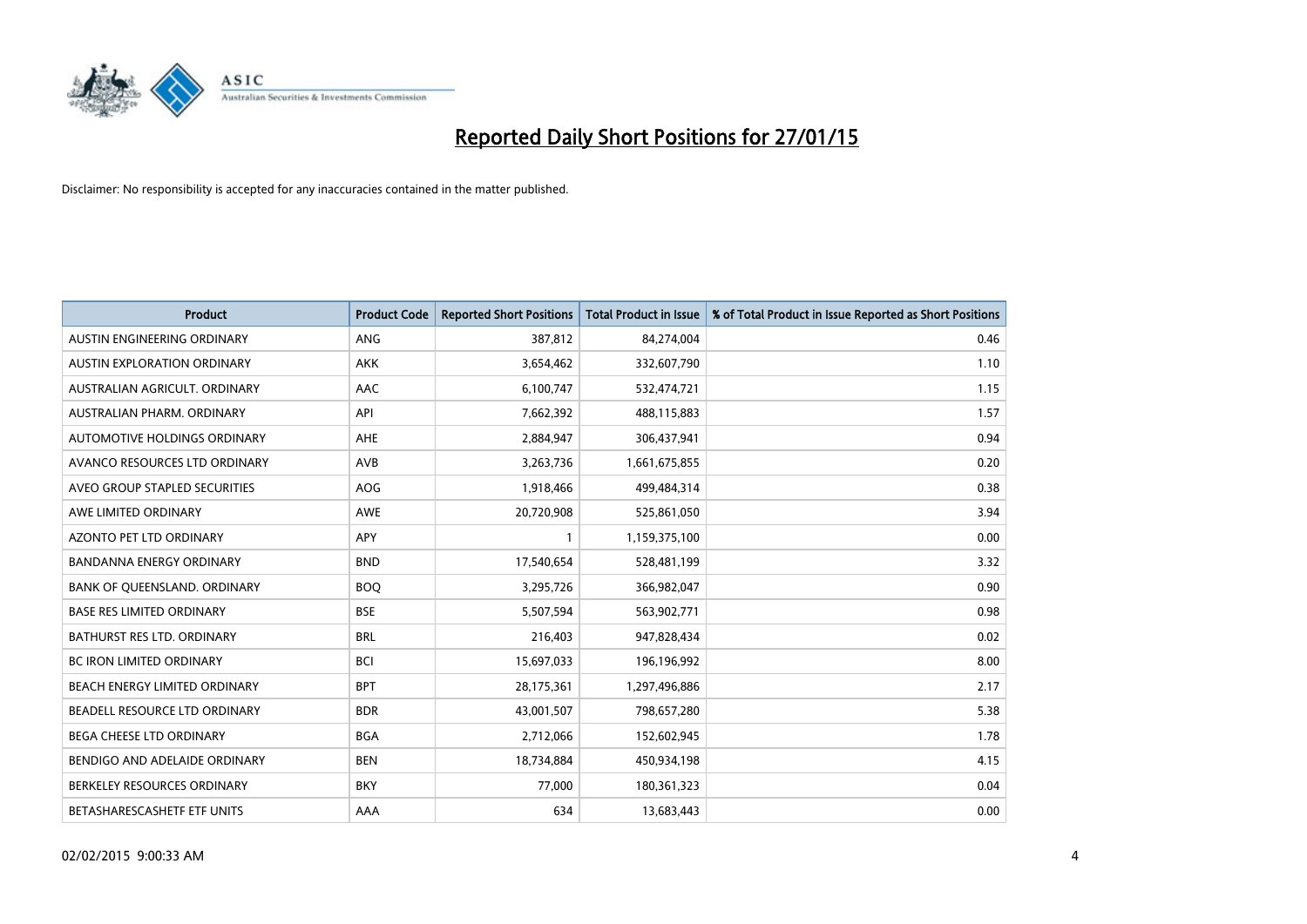

| <b>Product</b>                       | <b>Product Code</b> | <b>Reported Short Positions</b> | <b>Total Product in Issue</b> | % of Total Product in Issue Reported as Short Positions |
|--------------------------------------|---------------------|---------------------------------|-------------------------------|---------------------------------------------------------|
| BETASHARESCRUDEOIL ETF UNITS         | 000                 | 18,742                          | 113,952                       | 16.45                                                   |
| BHP BILLITON LIMITED ORDINARY        | <b>BHP</b>          | 12,164,709                      | 3,211,691,105                 | 0.38                                                    |
| <b>BIGAIR GROUP LIMITED ORDINARY</b> | <b>BGL</b>          | 49,160                          | 174,432,340                   | 0.03                                                    |
| <b>BILLABONG ORDINARY</b>            | <b>BBG</b>          | 7,525,836                       | 990,370,034                   | 0.76                                                    |
| <b>BLACKHAM RESOURCES ORDINARY</b>   | <b>BLK</b>          | 1,394,571                       | 143,614,941                   | 0.97                                                    |
| <b>BLACKMORES LIMITED ORDINARY</b>   | <b>BKL</b>          | 6,319                           | 17,224,284                    | 0.04                                                    |
| <b>BLUESCOPE STEEL LTD ORDINARY</b>  | <b>BSL</b>          | 8,493,931                       | 559,227,871                   | 1.52                                                    |
| <b>BOART LONGYEAR ORDINARY</b>       | <b>BLY</b>          | 22,092,201                      | 637,490,726                   | 3.47                                                    |
| <b>BORA BORA RESOURCES ORDINARY</b>  | <b>BBR</b>          | 247,808                         | 35,970,000                    | 0.69                                                    |
| <b>BORAL LIMITED, ORDINARY</b>       | <b>BLD</b>          | 14,325,960                      | 782,736,249                   | 1.83                                                    |
| <b>BRADKEN LIMITED ORDINARY</b>      | <b>BKN</b>          | 1,858,709                       | 171,027,249                   | 1.09                                                    |
| <b>BRAMBLES LIMITED ORDINARY</b>     | <b>BXB</b>          | 6,476,129                       | 1,566,226,141                 | 0.41                                                    |
| BREVILLE GROUP LTD ORDINARY          | <b>BRG</b>          | 4,692,193                       | 130,095,322                   | 3.61                                                    |
| <b>BRICKWORKS LIMITED ORDINARY</b>   | <b>BKW</b>          | 55,083                          | 148,403,478                   | 0.04                                                    |
| BT INVESTMENT MNGMNT ORDINARY        | <b>BTT</b>          | $\mathbf{1}$                    | 292,408,424                   | 0.00                                                    |
| <b>BURSON GROUP LTD ORDINARY</b>     | <b>BAP</b>          | 1,780,598                       | 163,585,666                   | 1.09                                                    |
| <b>BURU ENERGY ORDINARY</b>          | <b>BRU</b>          | 16,863,606                      | 339,997,078                   | 4.96                                                    |
| <b>BWP TRUST ORDINARY UNITS</b>      | <b>BWP</b>          | 14,134,363                      | 639,724,826                   | 2.21                                                    |
| CABCHARGE AUSTRALIA ORDINARY         | CAB                 | 9,509,897                       | 120,430,683                   | 7.90                                                    |
| <b>CADENCE CAPITAL ORDINARY</b>      | <b>CDM</b>          | 170,000                         | 199,939,503                   | 0.09                                                    |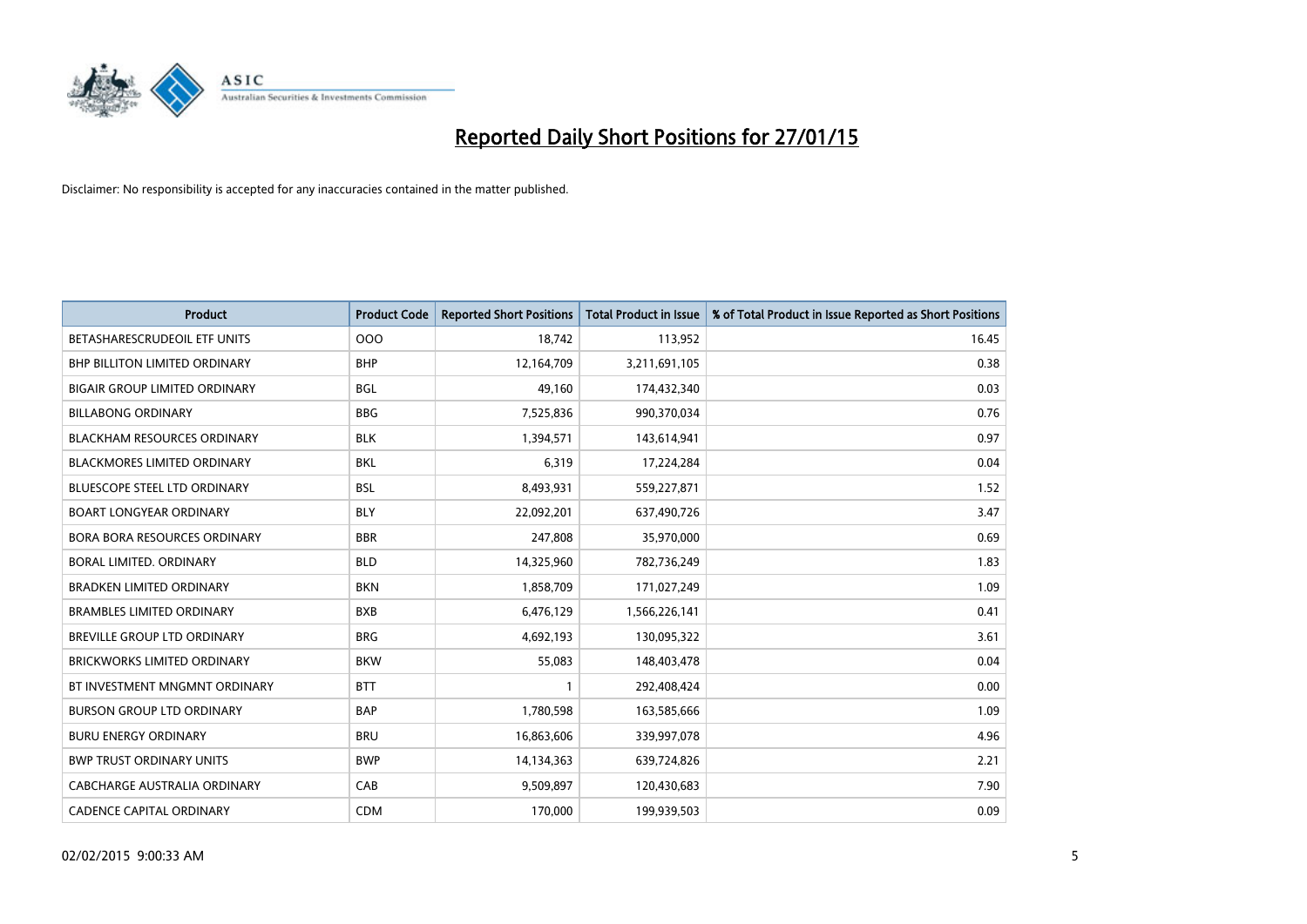

| <b>Product</b>                          | <b>Product Code</b> | <b>Reported Short Positions</b> | <b>Total Product in Issue</b> | % of Total Product in Issue Reported as Short Positions |
|-----------------------------------------|---------------------|---------------------------------|-------------------------------|---------------------------------------------------------|
| CALTEX AUSTRALIA ORDINARY               | <b>CTX</b>          | 800,476                         | 270,000,000                   | 0.30                                                    |
| CAPE LAMBERT RES LTD ORDINARY           | <b>CFE</b>          | 280,137                         | 626,686,586                   | 0.04                                                    |
| CAPITOL HEALTH ORDINARY                 | <b>CAJ</b>          | 430,707                         | 496,244,861                   | 0.09                                                    |
| <b>CARDNO LIMITED ORDINARY</b>          | CDD                 | 18,075,319                      | 164,362,901                   | 11.00                                                   |
| <b>CARINDALE PROPERTY UNIT</b>          | <b>CDP</b>          | 8,823                           | 70,000,000                    | 0.01                                                    |
| CARNARVON PETROLEUM ORDINARY            | <b>CVN</b>          | 1,818,612                       | 988,295,069                   | 0.18                                                    |
| <b>CARNEGIE WAVE ENERGY ORDINARY</b>    | <b>CWE</b>          | 500                             | 1,742,824,771                 | 0.00                                                    |
| CARSALES.COM LTD ORDINARY               | <b>CRZ</b>          | 15,031,439                      | 239,001,759                   | 6.29                                                    |
| <b>CASH CONVERTERS ORDINARY</b>         | CCV                 | 6,092,416                       | 478,876,525                   | 1.27                                                    |
| CEDAR WOODS PROP. ORDINARY              | <b>CWP</b>          | 251,946                         | 78,336,371                    | 0.32                                                    |
| CENTRAL PETROLEUM ORDINARY              | <b>CTP</b>          | 5,737                           | 368,718,957                   | 0.00                                                    |
| CENTURIA METRO REIT STAPLED             | <b>CMA</b>          | 698,404                         | 71,500,158                    | 0.98                                                    |
| CFS RETAIL TRUST GRP STAPLED SECURITIES | <b>CFX</b>          | 5,332,054                       | 3,050,355,727                 | 0.17                                                    |
| <b>CHALLENGER LIMITED ORDINARY</b>      | <b>CGF</b>          | 1,954,230                       | 569,725,821                   | 0.34                                                    |
| <b>CHANDLER MACLEOD LTD ORDINARY</b>    | <b>CMG</b>          | 2,834,999                       | 547,985,086                   | 0.52                                                    |
| CHARTER HALL GROUP STAPLED US PROHIBIT. | <b>CHC</b>          | 665,039                         | 355,161,540                   | 0.19                                                    |
| <b>CHARTER HALL RETAIL UNITS</b>        | <b>CQR</b>          | 14,093,439                      | 372,893,153                   | 3.78                                                    |
| <b>CHORUS LIMITED ORDINARY</b>          | CNU                 | 166,383                         | 396,369,767                   | 0.04                                                    |
| CLEARVIEW WEALTH LTD ORDINARY           | <b>CVW</b>          | 10,001                          | 581,111,182                   | 0.00                                                    |
| CLINUVEL PHARMACEUT. ORDINARY           | <b>CUV</b>          | 33,092                          | 42,526,245                    | 0.08                                                    |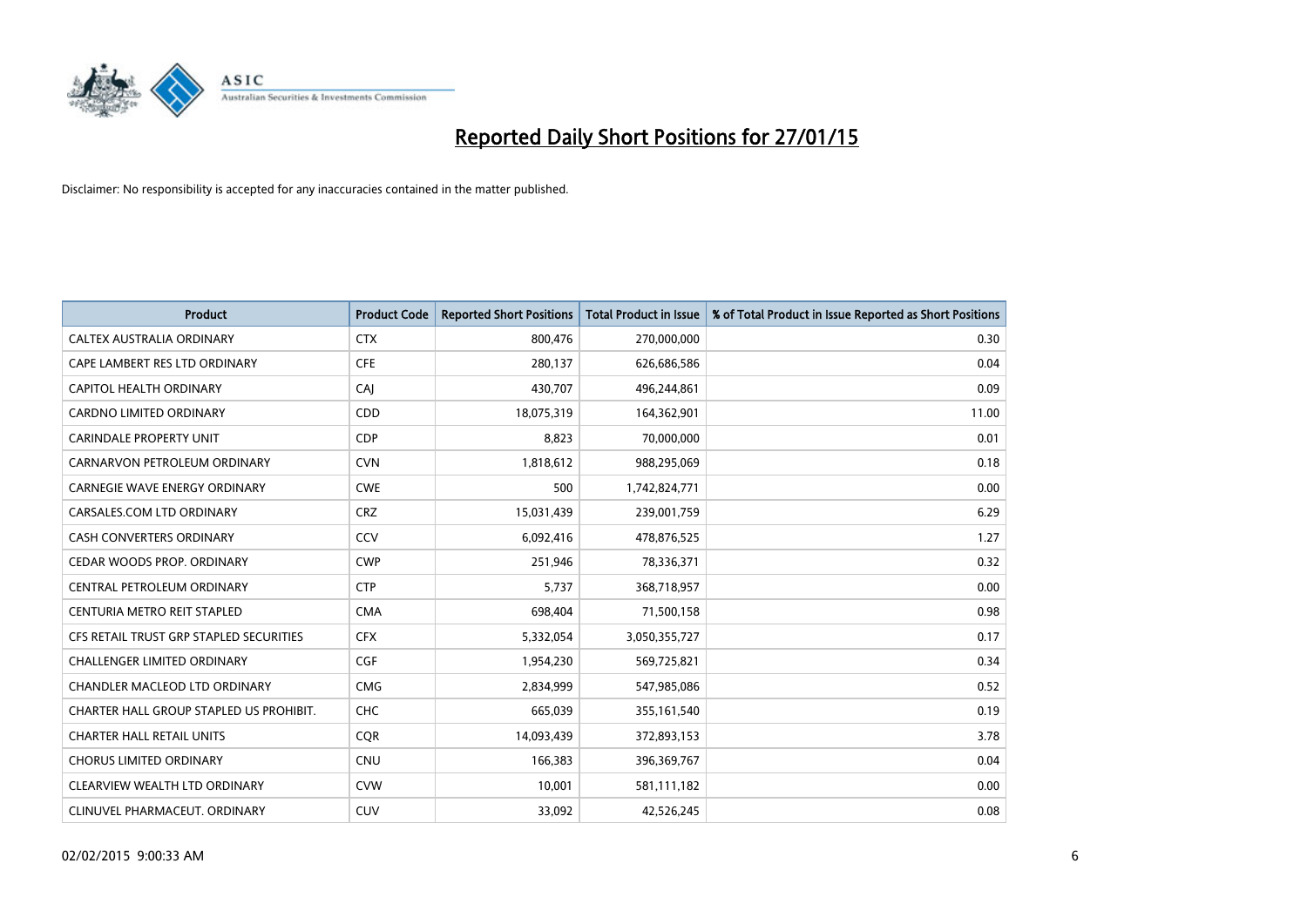

| <b>Product</b>                          | <b>Product Code</b> | <b>Reported Short Positions</b> | <b>Total Product in Issue</b> | % of Total Product in Issue Reported as Short Positions |
|-----------------------------------------|---------------------|---------------------------------|-------------------------------|---------------------------------------------------------|
| COAL OF AFRICA LTD ORDINARY             | <b>CZA</b>          | 426                             | 1,599,368,613                 | 0.00                                                    |
| COALSPUR MINES LTD ORDINARY             | <b>CPL</b>          | 4,296                           | 641,544,455                   | 0.00                                                    |
| COCA-COLA AMATIL ORDINARY               | <b>CCL</b>          | 23,668,492                      | 763,590,249                   | 3.10                                                    |
| COCHLEAR LIMITED ORDINARY               | <b>COH</b>          | 5,501,684                       | 57,081,775                    | 9.64                                                    |
| <b>COCKATOO COAL ORDINARY</b>           | <b>COK</b>          | 167,987                         | 4,560,196,928                 | 0.00                                                    |
| <b>CODAN LIMITED ORDINARY</b>           | <b>CDA</b>          | 56,899                          | 177,063,244                   | 0.03                                                    |
| COFFEY INTERNATIONAL ORDINARY           | <b>COF</b>          | 4,371                           | 255,833,165                   | 0.00                                                    |
| <b>COKAL LTD ORDINARY</b>               | <b>CKA</b>          | 6,820                           | 471,487,926                   | 0.00                                                    |
| <b>COLLECTION HOUSE ORDINARY</b>        | <b>CLH</b>          | 2,316,886                       | 130,443,227                   | 1.78                                                    |
| COMMONWEALTH BANK, ORDINARY             | <b>CBA</b>          | 24,091,129                      | 1,621,319,194                 | 1.49                                                    |
| <b>COMPASS RESOURCES ORDINARY</b>       | <b>CMR</b>          | 7,472                           | 1,403,744,100                 | 0.00                                                    |
| <b>COMPUTERSHARE LTD ORDINARY</b>       | <b>CPU</b>          | 6,965,705                       | 556,203,079                   | 1.25                                                    |
| COOPER ENERGY LTD ORDINARY              | <b>COE</b>          | 100,426                         | 331,905,323                   | 0.03                                                    |
| <b>CORP TRAVEL LIMITED ORDINARY</b>     | <b>CTD</b>          | 891,469                         | 96,993,355                    | 0.92                                                    |
| <b>COVER-MORE GRP LTD ORDINARY</b>      | <b>CVO</b>          | 5,758,379                       | 317,750,000                   | 1.81                                                    |
| <b>CREDIT CORP GROUP ORDINARY</b>       | <b>CCP</b>          | 479,362                         | 46,296,407                    | 1.04                                                    |
| <b>CROMWELL PROP STAPLED SECURITIES</b> | <b>CMW</b>          | 16,838,160                      | 1,735,299,783                 | 0.97                                                    |
| CROWN RESORTS LTD ORDINARY              | <b>CWN</b>          | 18,207,096                      | 728,394,185                   | 2.50                                                    |
| <b>CSG LIMITED ORDINARY</b>             | CSV                 | 388,985                         | 284,148,839                   | 0.14                                                    |
| <b>CSL LIMITED ORDINARY</b>             | <b>CSL</b>          | 1,003,100                       | 473,852,185                   | 0.21                                                    |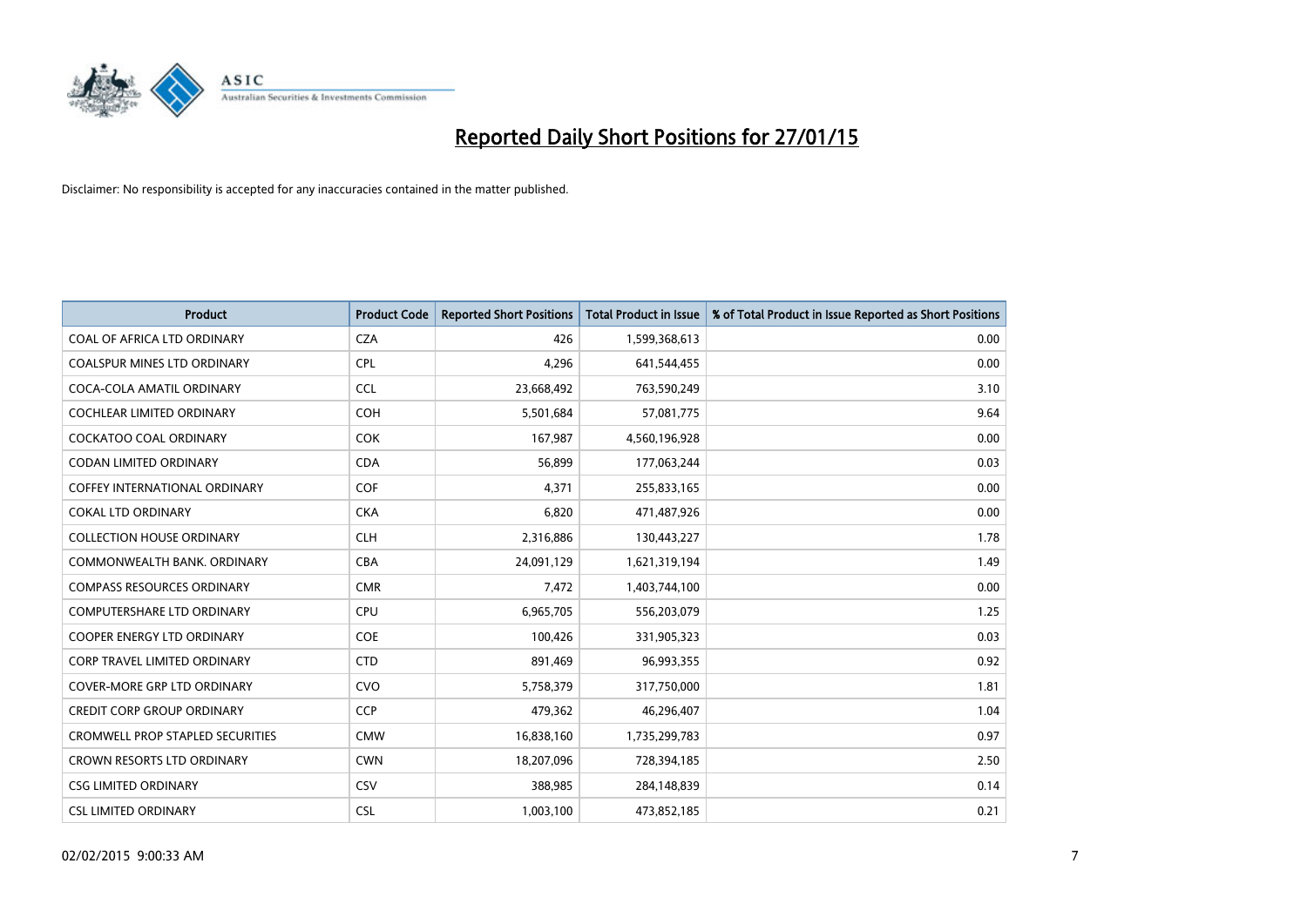

| <b>Product</b>                     | <b>Product Code</b> | <b>Reported Short Positions</b> | <b>Total Product in Issue</b> | % of Total Product in Issue Reported as Short Positions |
|------------------------------------|---------------------|---------------------------------|-------------------------------|---------------------------------------------------------|
| <b>CSR LIMITED ORDINARY</b>        | <b>CSR</b>          | 12,721,951                      | 506,000,315                   | 2.51                                                    |
| <b>CUDECO LIMITED ORDINARY</b>     | CDU                 | 8,938,667                       | 248,722,167                   | 3.59                                                    |
| DATA#3 LIMITED ORDINARY            | <b>DTL</b>          | 1,090                           | 153,974,950                   | 0.00                                                    |
| DECMIL GROUP LIMITED ORDINARY      | <b>DCG</b>          | 844,232                         | 168,657,794                   | 0.50                                                    |
| DEEP YELLOW LIMITED ORDINARY       | <b>DYL</b>          | 161                             | 1,900,807,969                 | 0.00                                                    |
| DEVINE LIMITED ORDINARY            | <b>DVN</b>          | 1,548                           | 158,730,556                   | 0.00                                                    |
| DEXUS PROPERTY GROUP STAPLED UNITS | <b>DXS</b>          | 1,076,552                       | 905,531,797                   | 0.12                                                    |
| DICK SMITH HLDGS ORDINARY          | <b>DSH</b>          | 16,735,832                      | 236,511,364                   | 7.08                                                    |
| DISCOVERY METALS LTD ORDINARY      | <b>DML</b>          | 365,417                         | 644,039,581                   | 0.06                                                    |
| DOMINO PIZZA ENTERPR ORDINARY      | <b>DMP</b>          | 1,709,747                       | 86,160,773                    | 1.98                                                    |
| DONACO INTERNATIONAL ORDINARY      | <b>DNA</b>          | 17,449,994                      | 460,505,113                   | 3.79                                                    |
| DORAY MINERALS LTD ORDINARY        | <b>DRM</b>          | 380,306                         | 167,084,256                   | 0.23                                                    |
| DOWNER EDI LIMITED ORDINARY        | <b>DOW</b>          | 28,627,302                      | 435,399,975                   | 6.57                                                    |
| DRILLSEARCH ENERGY ORDINARY        | <b>DLS</b>          | 10,848,653                      | 461,101,450                   | 2.35                                                    |
| DUET GROUP STAPLED US PROHIBIT.    | <b>DUE</b>          | 15,895,867                      | 1,493,678,915                 | 1.06                                                    |
| DULUXGROUP LIMITED ORDINARY        | <b>DLX</b>          | 1,297,176                       | 388,543,268                   | 0.33                                                    |
| ECHO ENTERTAINMENT ORDINARY        | EGP                 | 6,703,600                       | 825,672,730                   | 0.81                                                    |
| <b>ELDERS LIMITED ORDINARY</b>     | <b>ELD</b>          | 980,053                         | 83,734,671                    | 1.17                                                    |
| <b>EMECO HOLDINGS ORDINARY</b>     | <b>EHL</b>          | 11,008,636                      | 599,675,707                   | 1.84                                                    |
| <b>EMPIRE ENERGY LTD ORDINARY</b>  | <b>EEG</b>          | 268,500                         | 308,863,682                   | 0.09                                                    |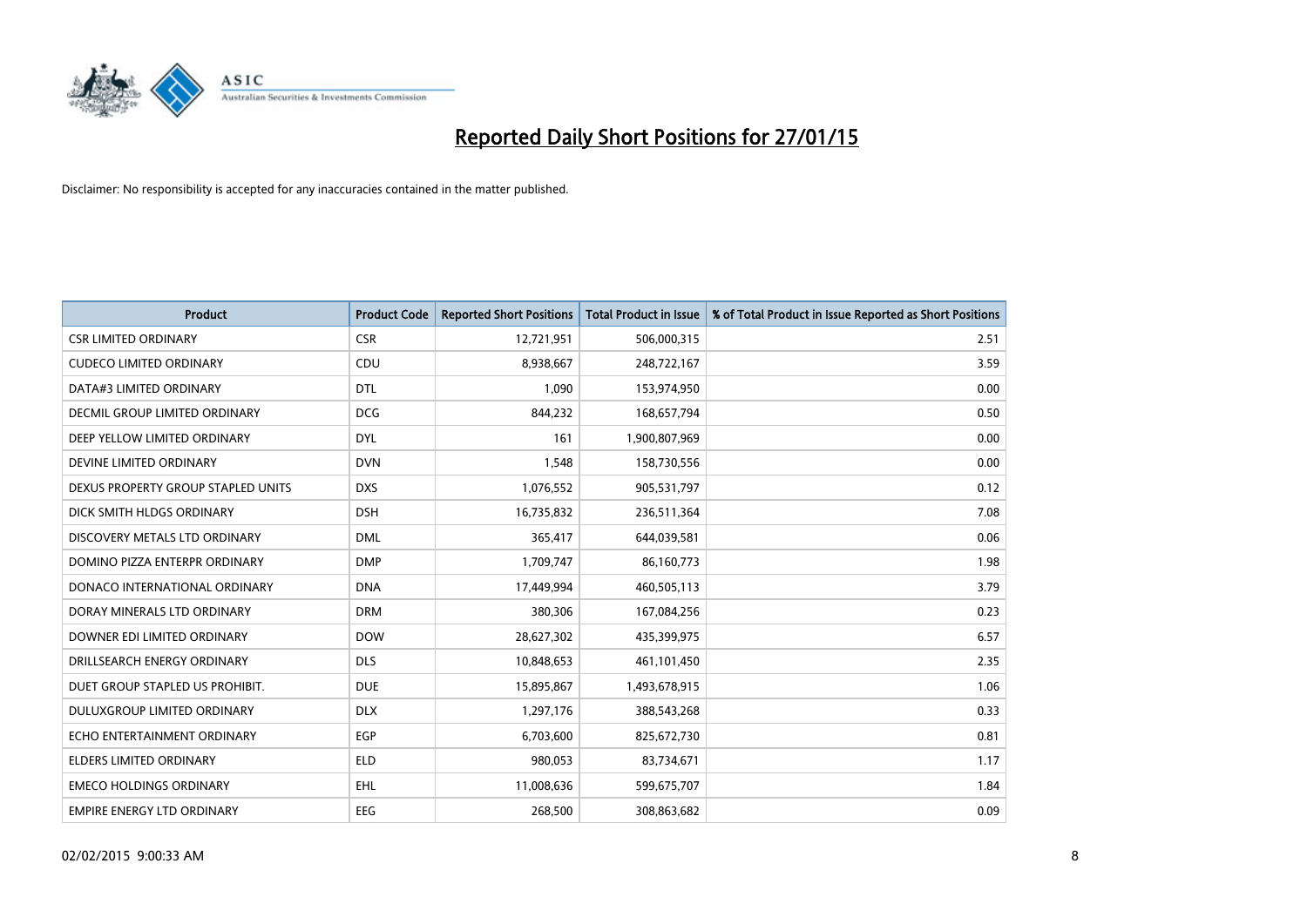

| <b>Product</b>                         | <b>Product Code</b> | <b>Reported Short Positions</b> | <b>Total Product in Issue</b> | % of Total Product in Issue Reported as Short Positions |
|----------------------------------------|---------------------|---------------------------------|-------------------------------|---------------------------------------------------------|
| <b>ENDEAVOUR MIN CORP CDI 1:1</b>      | <b>EVR</b>          | 42,707                          | 46,222,520                    | 0.09                                                    |
| ENERGY RESOURCES ORDINARY 'A'          | ERA                 | 10,741,254                      | 517,725,062                   | 2.07                                                    |
| <b>ENERGY WORLD CORPOR, ORDINARY</b>   | <b>EWC</b>          | 51,507,642                      | 1,734,166,672                 | 2.97                                                    |
| <b>ENSOGO LIMITED ORDINARY</b>         | E88                 | 212,388                         | 426,069,834                   | 0.05                                                    |
| EQUATORIAL RES LTD ORDINARY            | EQX                 | 33                              | 124,445,353                   | 0.00                                                    |
| EQUITY TRUSTEES ORDINARY               | EQT                 | 49,496                          | 19,270,117                    | 0.26                                                    |
| ERM POWER LIMITED ORDINARY             | <b>EPW</b>          | 1,066,224                       | 241,477,698                   | 0.44                                                    |
| ESTIA HEALTH LTD ORDINARY              | <b>EHE</b>          | 1,067,451                       | 180,885,580                   | 0.59                                                    |
| EVOLUTION MINING LTD ORDINARY          | <b>EVN</b>          | 28,775,202                      | 714,921,647                   | 4.02                                                    |
| FAIRFAX MEDIA LTD ORDINARY             | <b>FXI</b>          | 50,118,411                      | 2,351,955,725                 | 2.13                                                    |
| FANTASTIC HOLDINGS ORDINARY            | <b>FAN</b>          | 14,643                          | 103,257,398                   | 0.01                                                    |
| <b>FAR LTD ORDINARY</b>                | FAR                 | 10,211,745                      | 3,126,808,427                 | 0.33                                                    |
| FEDERATION CNTRES ORD/UNIT STAPLED SEC | <b>FDC</b>          | 2,477,221                       | 1,427,641,565                 | 0.17                                                    |
| FINBAR GROUP LIMITED ORDINARY          | <b>FRI</b>          | 7,447                           | 228,720,815                   | 0.00                                                    |
| FISHER & PAYKEL H. ORDINARY            | <b>FPH</b>          | 726                             | 557,853,851                   | 0.00                                                    |
| FLEETWOOD CORP ORDINARY                | <b>FWD</b>          | 1,504,486                       | 61,039,412                    | 2.46                                                    |
| FLETCHER BUILDING ORDINARY             | <b>FBU</b>          | 1,900,697                       | 687,854,788                   | 0.28                                                    |
| FLEXIGROUP LIMITED ORDINARY            | <b>FXL</b>          | 9,874,513                       | 304,096,060                   | 3.25                                                    |
| FLIGHT CENTRE TRAVEL ORDINARY          | <b>FLT</b>          | 7,328,906                       | 100,725,711                   | 7.28                                                    |
| FLINDERS MINES LTD ORDINARY            | <b>FMS</b>          | 156,091                         | 2,762,995,689                 | 0.01                                                    |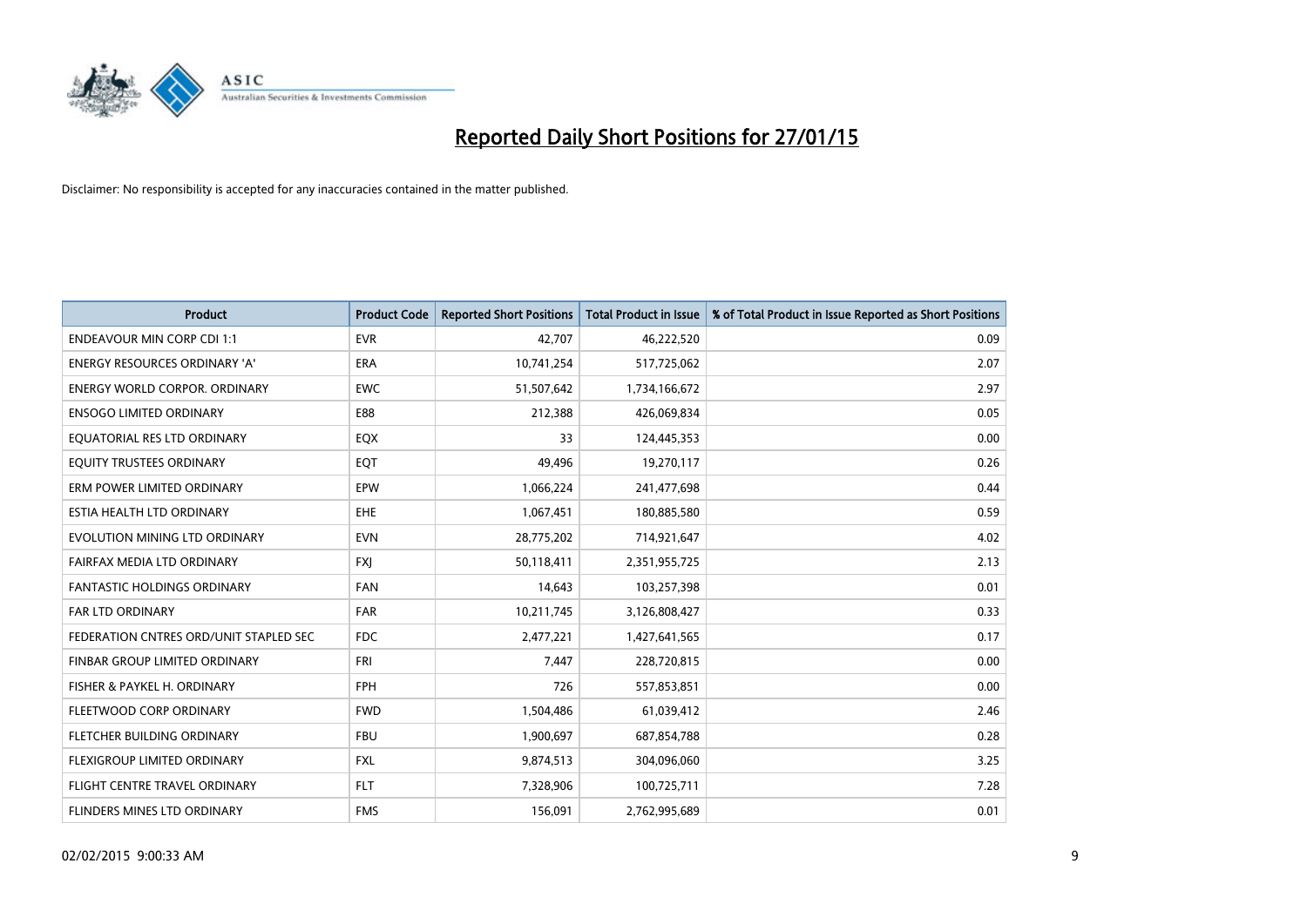

| <b>Product</b>                             | <b>Product Code</b> | <b>Reported Short Positions</b> | <b>Total Product in Issue</b> | % of Total Product in Issue Reported as Short Positions |
|--------------------------------------------|---------------------|---------------------------------|-------------------------------|---------------------------------------------------------|
| <b>FOCUS MINERALS LTD ORDINARY</b>         | <b>FML</b>          | 3,062,106                       | 9,137,375,877                 | 0.03                                                    |
| FOLKESTONE EDU TRUST UNITS                 | FET                 | 70,111                          | 244,378,866                   | 0.03                                                    |
| FONTERRA SHARE FUND ORDINARY UNITS         | <b>FSF</b>          | 109,403                         | 123,027,274                   | 0.09                                                    |
| FORTESCUE METALS GRP ORDINARY              | <b>FMG</b>          | 300,883,441                     | 3,113,798,151                 | 9.66                                                    |
| FREEDOM FOOD LTD ORDINARY                  | <b>FNP</b>          | 40,450                          | 152,689,663                   | 0.03                                                    |
| <b>FUNTASTIC LIMITED ORDINARY</b>          | <b>FUN</b>          | 370,000                         | 669,269,723                   | 0.06                                                    |
| <b>G.U.D. HOLDINGS ORDINARY</b>            | GUD                 | 3,248,066                       | 70,939,492                    | 4.58                                                    |
| <b>G8 EDUCATION LIMITED ORDINARY</b>       | <b>GEM</b>          | 9,873,602                       | 359,151,207                   | 2.75                                                    |
| <b>GALAXY RESOURCES ORDINARY</b>           | GXY                 | 1,371,021                       | 1,064,783,990                 | 0.13                                                    |
| <b>GBST HOLDINGS., ORDINARY</b>            | GBT                 | 13,504                          | 66,561,725                    | 0.02                                                    |
| <b>GDI PROPERTY GRP STAPLED SECURITIES</b> | GDI                 | 934,601                         | 567,575,025                   | 0.16                                                    |
| <b>GENESIS ENERGY LTD ORDINARY</b>         | <b>GNE</b>          | 1,000                           | 1,000,000,000                 | 0.00                                                    |
| <b>GENETIC TECHNOLOGIES ORDINARY</b>       | GTG                 | 3,003,600                       | 856,860,254                   | 0.35                                                    |
| <b>GENTRACK GROUP LTD ORDINARY</b>         | <b>GTK</b>          | 3,000                           | 72,699,510                    | 0.00                                                    |
| <b>GENWORTH MORTGAGE ORDINARY</b>          | <b>GMA</b>          | 19,096,080                      | 650,000,000                   | 2.94                                                    |
| <b>GEODYNAMICS LIMITED ORDINARY</b>        | GDY                 | 819                             | 435,880,130                   | 0.00                                                    |
| GI DYNAMICS, INC CDI US PROHIBITED         | GID                 | 1,919,000                       | 470,431,120                   | 0.41                                                    |
| <b>GINDALBIE METALS LTD ORDINARY</b>       | GBG                 | 31,221,399                      | 1,495,306,811                 | 2.09                                                    |
| <b>GOLD ROAD RES LTD ORDINARY</b>          | GOR                 | 2,240,862                       | 594,881,822                   | 0.38                                                    |
| <b>GOODMAN FIELDER, ORDINARY</b>           | GFF                 | 4,308,724                       | 1,955,559,207                 | 0.22                                                    |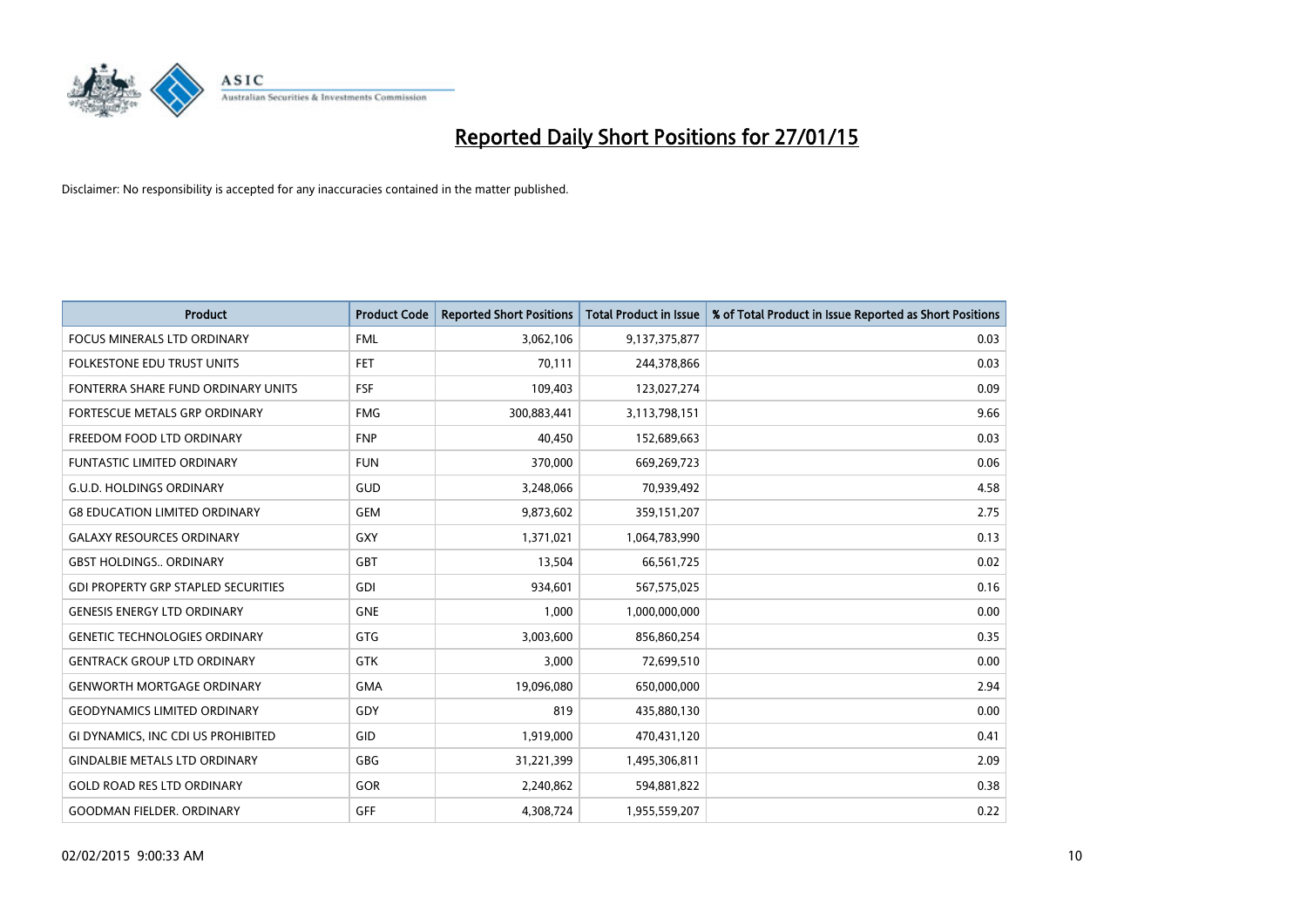

| <b>Product</b>                                   | <b>Product Code</b> | <b>Reported Short Positions</b> | <b>Total Product in Issue</b> | % of Total Product in Issue Reported as Short Positions |
|--------------------------------------------------|---------------------|---------------------------------|-------------------------------|---------------------------------------------------------|
| <b>GOODMAN GROUP STAPLED</b>                     | <b>GMG</b>          | 14,078,270                      | 1,745,460,061                 | 0.81                                                    |
| <b>GPT GROUP STAPLED SEC.</b>                    | GPT                 | 3,854,794                       | 1,685,460,955                 | 0.23                                                    |
| <b>GRAINCORP LIMITED A CLASS ORDINARY</b>        | <b>GNC</b>          | 14,378,460                      | 228,855,628                   | 6.28                                                    |
| <b>GRANGE RESOURCES. ORDINARY</b>                | GRR                 | 11,687,078                      | 1,157,338,698                 | 1.01                                                    |
| <b>GREENCROSS LIMITED ORDINARY</b>               | <b>GXL</b>          | 2,831,736                       | 111,447,503                   | 2.54                                                    |
| <b>GREENLAND MIN EN LTD ORDINARY</b>             | GGG                 | 4,262,647                       | 669,389,552                   | 0.64                                                    |
| <b>GREENLAND MIN EN LTD RIGHTS 26-JUN-14</b>     | GGGR                | 3,842                           | 88,685,050                    | 0.00                                                    |
| <b>GROWTHPOINT PROPERTY ORD/UNIT STAPLED SEC</b> | GOZ                 | 692,396                         | 554,602,697                   | 0.12                                                    |
| <b>GRYPHON MINERALS LTD ORDINARY</b>             | GRY                 | 2,254,055                       | 401,185,424                   | 0.56                                                    |
| <b>GUILDFORD COAL LTD ORDINARY</b>               | <b>GUF</b>          | 840,425                         | 917,612,681                   | 0.09                                                    |
| <b>GWA GROUP LTD ORDINARY</b>                    | <b>GWA</b>          | 15,547,541                      | 306,533,770                   | 5.07                                                    |
| HARVEY NORMAN ORDINARY                           | <b>HVN</b>          | 42,264,344                      | 1,110,603,911                 | 3.81                                                    |
| HEALTHSCOPE LIMITED. ORDINARY                    | <b>HSO</b>          | 14,302,838                      | 1,732,094,838                 | 0.83                                                    |
| <b>HENDERSON GROUP CDI 1:1</b>                   | <b>HGG</b>          | 4,297,946                       | 766,858,952                   | 0.56                                                    |
| HFA HOLDINGS LIMITED ORDINARY                    | <b>HFA</b>          | 308                             | 162,147,897                   | 0.00                                                    |
| HIGHLANDS PACIFIC ORDINARY                       | HIG                 | 3,153                           | 918,694,336                   | 0.00                                                    |
| HILLGROVE RES LTD ORDINARY                       | <b>HGO</b>          | 109,596                         | 147,711,123                   | 0.07                                                    |
| HILLS LTD ORDINARY                               | HIL                 | 1,519,390                       | 231,985,526                   | 0.65                                                    |
| HORIZON OIL LIMITED ORDINARY                     | <b>HZN</b>          | 41,141,625                      | 1,301,981,265                 | 3.16                                                    |
| <b>HOTEL PROPERTY STAPLED</b>                    | <b>HPI</b>          | 120,037                         | 146, 105, 439                 | 0.08                                                    |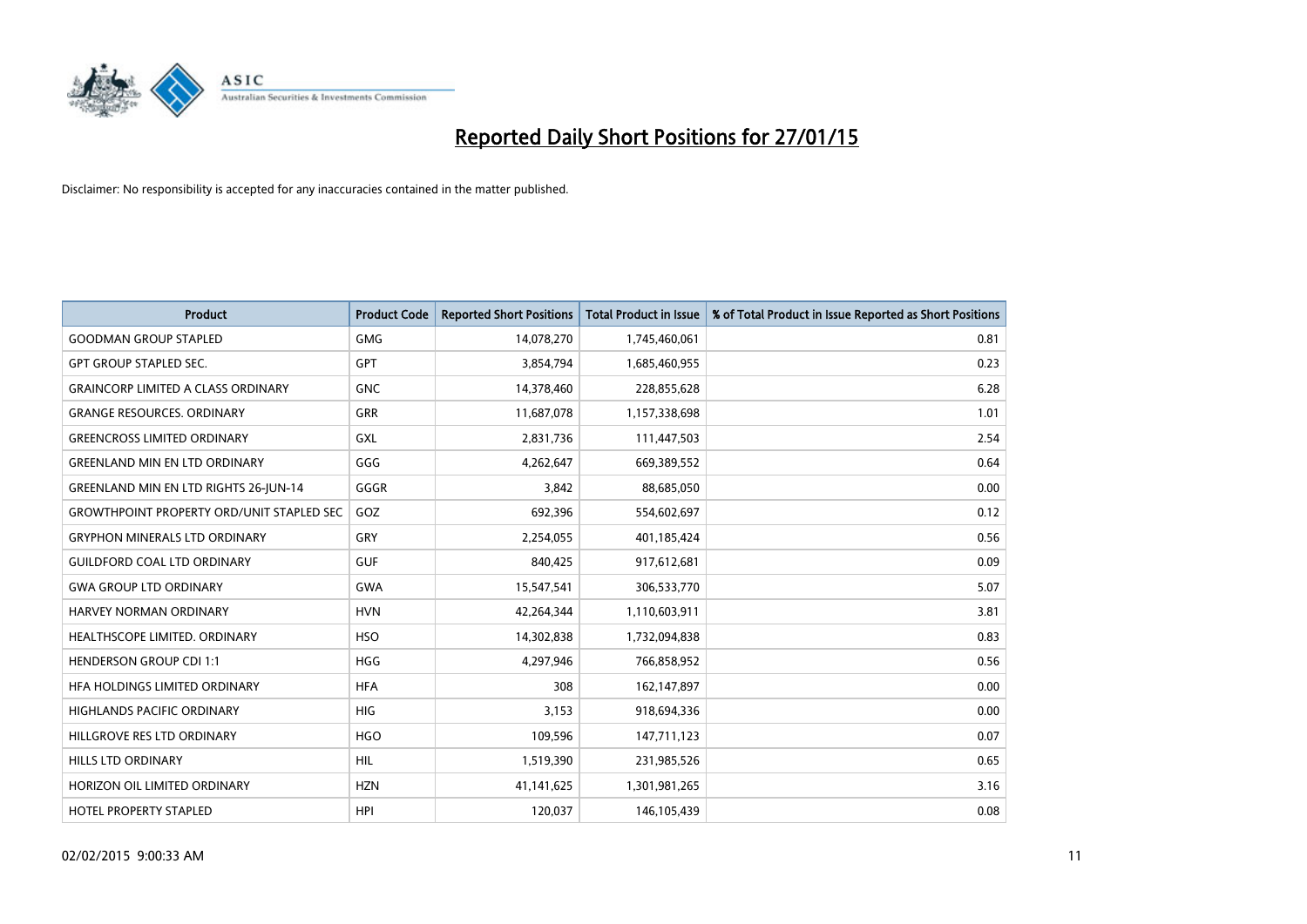

| <b>Product</b>                         | <b>Product Code</b> | <b>Reported Short Positions</b> | <b>Total Product in Issue</b> | % of Total Product in Issue Reported as Short Positions |
|----------------------------------------|---------------------|---------------------------------|-------------------------------|---------------------------------------------------------|
| <b>ICAR ASIA LTD ORDINARY</b>          | ICQ                 | 420,945                         | 217,769,656                   | 0.19                                                    |
| ICON ENERGY LIMITED ORDINARY           | <b>ICN</b>          | 100,000                         | 618,717,503                   | 0.02                                                    |
| <b>IINET LIMITED ORDINARY</b>          | <b>IIN</b>          | 7,895,133                       | 162, 163, 526                 | 4.87                                                    |
| ILUKA RESOURCES ORDINARY               | ILU                 | 23,658,108                      | 418,700,517                   | 5.65                                                    |
| <b>IMDEX LIMITED ORDINARY</b>          | <b>IMD</b>          | 1,420,321                       | 216,203,136                   | 0.66                                                    |
| IMF BENTHAM LTD ORDINARY               | <b>IMF</b>          | 4,504,724                       | 166,580,957                   | 2.70                                                    |
| <b>INCITEC PIVOT ORDINARY</b>          | <b>IPL</b>          | 27,705,886                      | 1,675,621,466                 | 1.65                                                    |
| <b>INDEPENDENCE GROUP ORDINARY</b>     | <b>IGO</b>          | 1,816,828                       | 234,256,573                   | 0.78                                                    |
| INDOPHIL RESOURCES ORDINARY            | <b>IRN</b>          | 2,194,325                       | 1,203,146,194                 | 0.18                                                    |
| <b>INDUSTRIA REIT STAPLED</b>          | <b>IDR</b>          | 632,329                         | 125,000,001                   | 0.51                                                    |
| INFIGEN ENERGY STAPLED SECURITIES      | <b>IFN</b>          | 3,081,844                       | 767,887,581                   | 0.40                                                    |
| <b>INFOMEDIA LTD ORDINARY</b>          | <b>IFM</b>          | 739,637                         | 307,127,687                   | 0.24                                                    |
| INGENIA GROUP STAPLED SECURITIES       | <b>INA</b>          | 10,115,305                      | 878,851,910                   | 1.15                                                    |
| <b>INSURANCE AUSTRALIA ORDINARY</b>    | <b>IAG</b>          | 9,176,140                       | 2,341,618,048                 | 0.39                                                    |
| <b>INTREPID MINES ORDINARY</b>         | <b>IAU</b>          | 656,085                         | 369,869,196                   | 0.18                                                    |
| INVESTA OFFICE FUND STAPLED SECURITIES | <b>IOF</b>          | 802,598                         | 614,047,458                   | 0.13                                                    |
| <b>INVOCARE LIMITED ORDINARY</b>       | <b>IVC</b>          | 4,323,121                       | 110,030,298                   | 3.93                                                    |
| <b>IOOF HOLDINGS LTD ORDINARY</b>      | IFL                 | 14,015,464                      | 300,133,752                   | 4.67                                                    |
| <b>IPH LIMITED ORDINARY</b>            | <b>IPH</b>          | 566,666                         | 157,559,499                   | 0.36                                                    |
| <b>IPROPERTY GROUP LTD ORDINARY</b>    | <b>IPP</b>          | 2,571,298                       | 186,703,204                   | 1.38                                                    |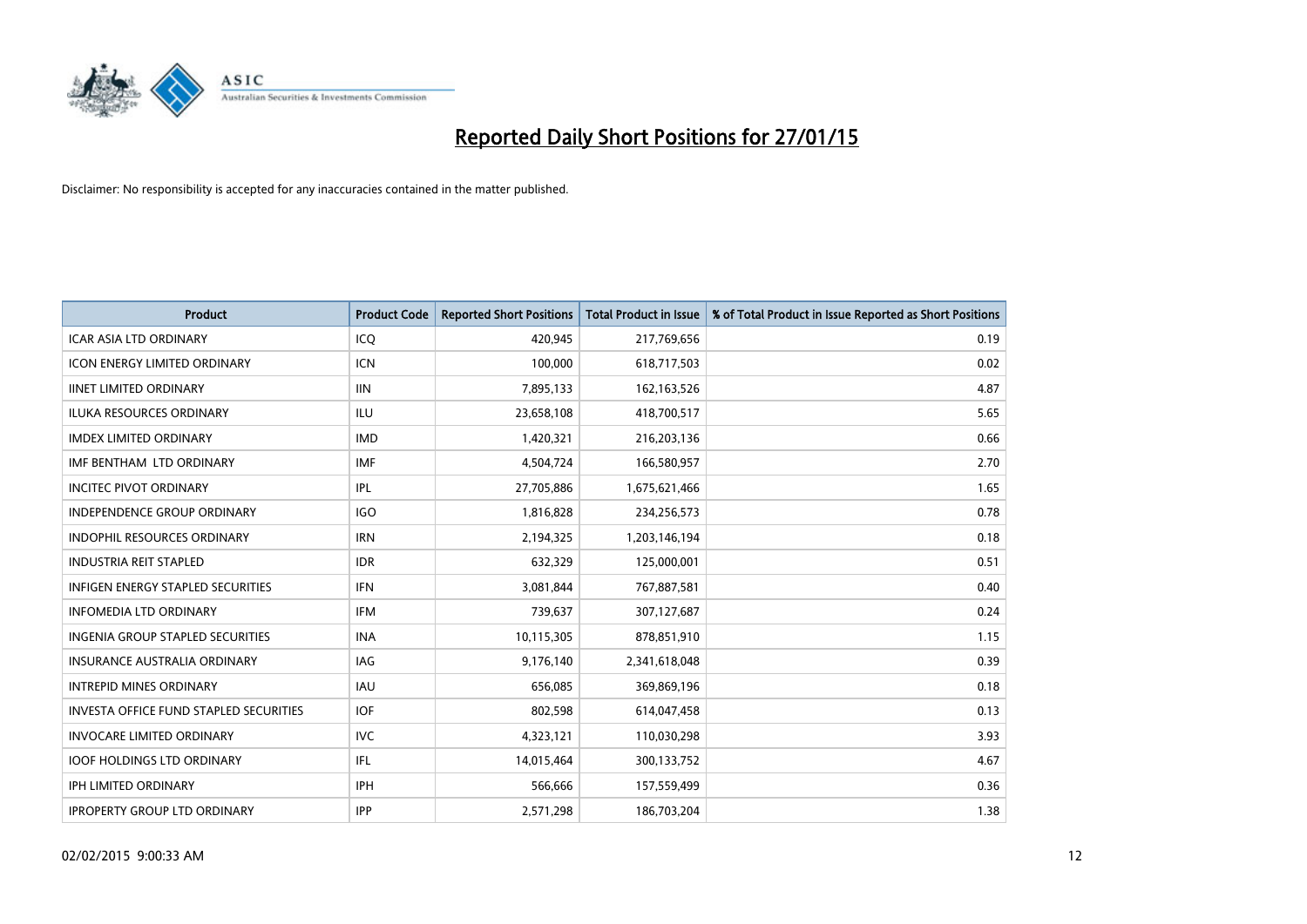

| <b>Product</b>                           | <b>Product Code</b> | <b>Reported Short Positions</b> | <b>Total Product in Issue</b> | % of Total Product in Issue Reported as Short Positions |
|------------------------------------------|---------------------|---------------------------------|-------------------------------|---------------------------------------------------------|
| <b>IRESS LIMITED ORDINARY</b>            | <b>IRE</b>          | 6,478,561                       | 159,097,319                   | 4.07                                                    |
| <b>ISELECT LTD ORDINARY</b>              | <b>ISU</b>          | 1,586,931                       | 261,489,894                   | 0.61                                                    |
| <b>ISENTIA GROUP LTD ORDINARY</b>        | <b>ISD</b>          | 461,551                         | 200,000,001                   | 0.23                                                    |
| <b>ISENTRIC LTD. ORDINARY</b>            | ICU                 | 39,829                          | 77,362,962                    | 0.05                                                    |
| ISHS EUROPE ETF CDI 1:1                  | IEU                 | 79,001                          | 50,800,000                    | 0.16                                                    |
| JAMES HARDIE INDUST CHESS DEPOSITARY INT | <b>IHX</b>          | 10,248,386                      | 445,256,278                   | 2.30                                                    |
| JAPARA HEALTHCARE LT ORDINARY            | <b>IHC</b>          | 15,881,867                      | 263,046,592                   | 6.04                                                    |
| <b>JB HI-FI LIMITED ORDINARY</b>         | <b>JBH</b>          | 9,609,241                       | 98,950,309                    | 9.71                                                    |
| KAROON GAS AUSTRALIA ORDINARY            | <b>KAR</b>          | 21,323,075                      | 246,608,239                   | 8.65                                                    |
| KATHMANDU HOLD LTD ORDINARY              | <b>KMD</b>          | 6,321,932                       | 201,484,583                   | 3.14                                                    |
| <b>KBL MINING LIMITED ORDINARY</b>       | <b>KBL</b>          | 1,820                           | 396,535,629                   | 0.00                                                    |
| KINGSGATE CONSOLID. ORDINARY             | <b>KCN</b>          | 20,082,836                      | 223,584,937                   | 8.98                                                    |
| KINGSROSE MINING LTD ORDINARY            | <b>KRM</b>          | 390,046                         | 358,611,493                   | 0.11                                                    |
| <b>KOGI IRON LTD ORDINARY</b>            | KFE                 | 294,562                         | 376,669,836                   | 0.08                                                    |
| LEIGHTON HOLDINGS ORDINARY               | LEI                 | 6,056,962                       | 338,503,563                   | 1.79                                                    |
| LEND LEASE GROUP UNIT/ORD STAPLED        | LLC                 | 2,141,253                       | 579,596,726                   | 0.37                                                    |
| LIFESTYLE COMMUNIT. ORDINARY             | LIC                 | 25,000                          | 101,220,131                   | 0.02                                                    |
| LIQUEFIED NATURAL ORDINARY               | <b>LNG</b>          | 16,204,731                      | 462,643,201                   | 3.50                                                    |
| <b>LOGICAMMS LIMITED ORDINARY</b>        | <b>LCM</b>          | 16,920                          | 71,178,179                    | 0.02                                                    |
| LONESTAR RESO LTD ORDINARY               | LNR                 | 111,756                         | 752,187,211                   | 0.01                                                    |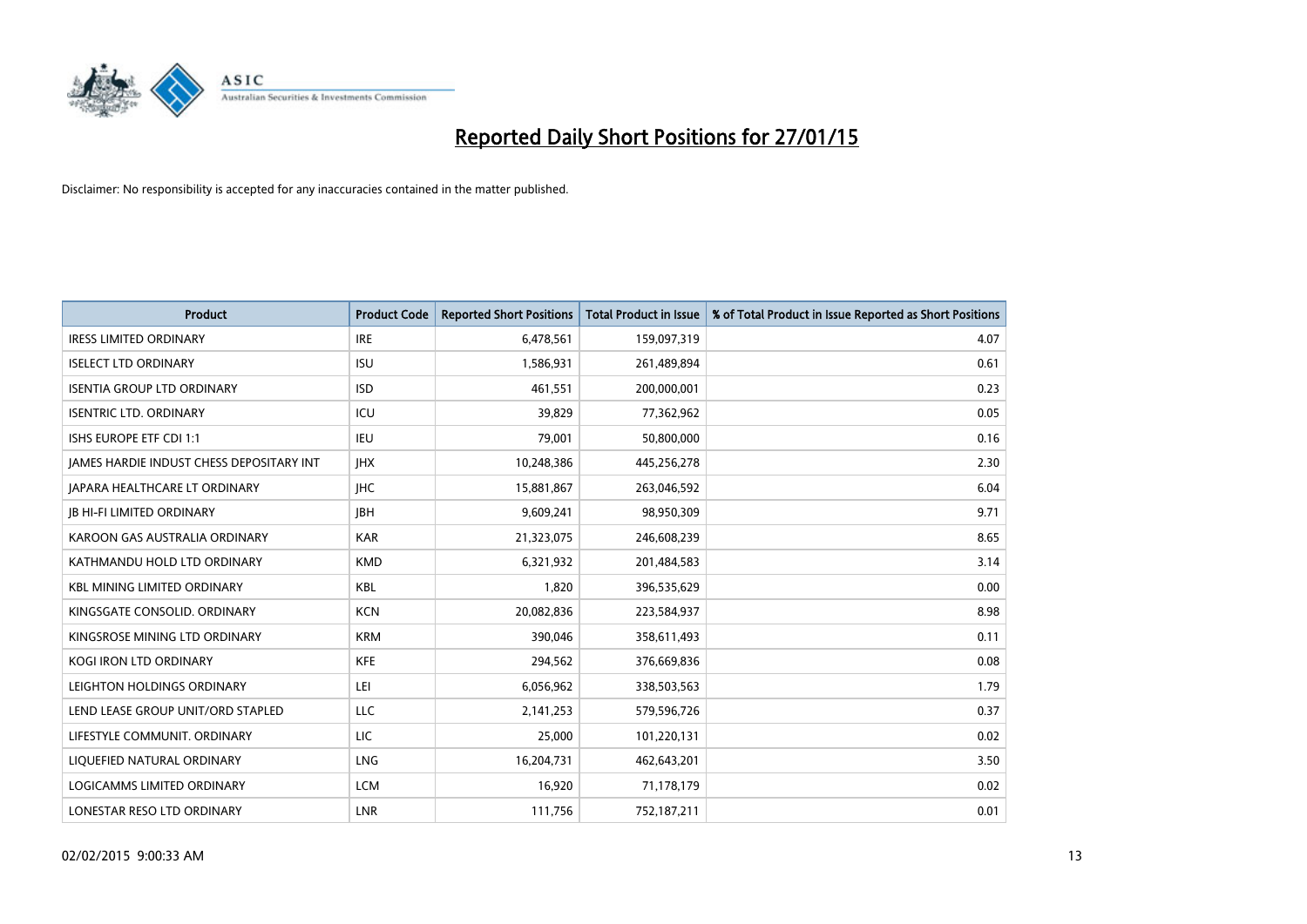

| <b>Product</b>                        | <b>Product Code</b> | <b>Reported Short Positions</b> | <b>Total Product in Issue</b> | % of Total Product in Issue Reported as Short Positions |
|---------------------------------------|---------------------|---------------------------------|-------------------------------|---------------------------------------------------------|
| <b>LYNAS CORPORATION ORDINARY</b>     | <b>LYC</b>          | 76,804,607                      | 3,370,956,016                 | 2.28                                                    |
| <b>M2 GRP LTD ORDINARY</b>            | <b>MTU</b>          | 2,897,106                       | 181,905,060                   | 1.59                                                    |
| <b>MACA LIMITED ORDINARY</b>          | <b>MLD</b>          | 674,375                         | 232,676,373                   | 0.29                                                    |
| <b>MACMAHON HOLDINGS ORDINARY</b>     | <b>MAH</b>          | 813,807                         | 1,261,699,966                 | 0.06                                                    |
| MACO ATLAS ROADS GRP ORDINARY STAPLED | <b>MOA</b>          | 12,060,486                      | 511,538,852                   | 2.36                                                    |
| MACQUARIE GROUP LTD ORDINARY          | <b>MQG</b>          | 362,184                         | 324,342,024                   | 0.11                                                    |
| MAGELLAN FIN GRP LTD ORDINARY         | <b>MFG</b>          | 1,582,507                       | 159,818,691                   | 0.99                                                    |
| MANTRA GROUP LTD ORDINARY             | <b>MTR</b>          | 4,387,743                       | 249,471,229                   | 1.76                                                    |
| <b>MATRIX C &amp; E LTD ORDINARY</b>  | <b>MCE</b>          | 2,554,489                       | 94,555,428                    | 2.70                                                    |
| <b>MAVERICK DRILLING ORDINARY</b>     | <b>MAD</b>          | 1,073,180                       | 545,000,115                   | 0.20                                                    |
| MAXITRANS INDUSTRIES ORDINARY         | <b>MXI</b>          | 13,185                          | 185,075,653                   | 0.01                                                    |
| MAYNE PHARMA LTD ORDINARY             | <b>MYX</b>          | 16,581,570                      | 593,301,190                   | 2.79                                                    |
| MCMILLAN SHAKESPEARE ORDINARY         | <b>MMS</b>          | 831,655                         | 77,525,801                    | 1.07                                                    |
| <b>MCPHERSON'S LTD ORDINARY</b>       | <b>MCP</b>          | 9,930                           | 96,684,407                    | 0.01                                                    |
| MEDIBANK PRIVATE LTD ORDINARY         | <b>MPL</b>          | 29,077,709                      | 2,754,003,240                 | 1.06                                                    |
| MEDUSA MINING LTD ORDINARY            | <b>MML</b>          | 10,968,950                      | 207,794,301                   | 5.28                                                    |
| MELBOURNE IT LIMITED ORDINARY         | MLB                 | 1,516                           | 92,944,392                    | 0.00                                                    |
| MEO AUSTRALIA LTD ORDINARY            | <b>MEO</b>          | 411,000                         | 750,488,387                   | 0.05                                                    |
| MERIDIAN ENERGY INSTALMENT RECEIPTS   | <b>MEZCA</b>        | 200,000                         | 1,255,413,626                 | 0.02                                                    |
| MESOBLAST LIMITED ORDINARY            | <b>MSB</b>          | 22,006,171                      | 324,201,029                   | 6.79                                                    |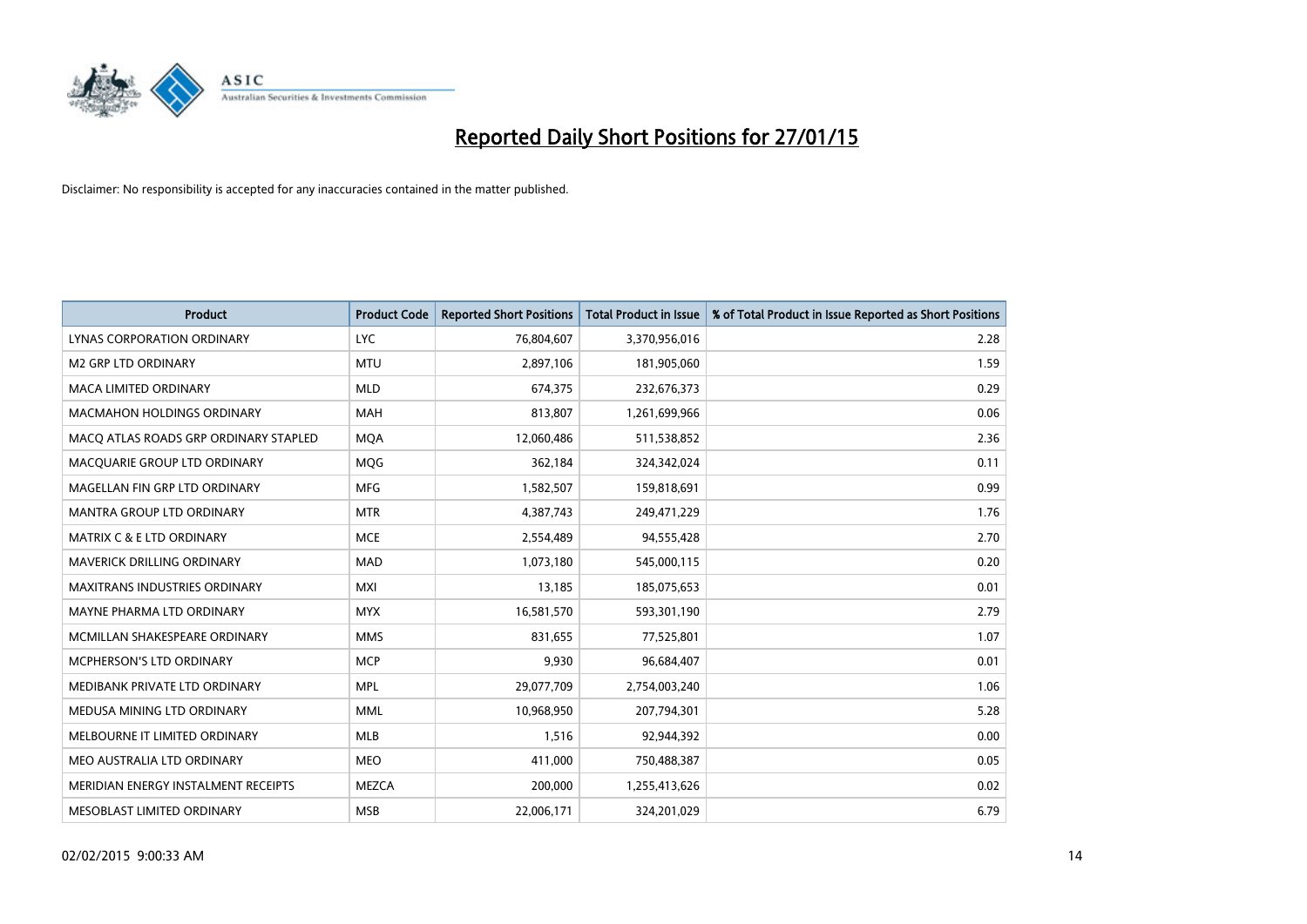

| <b>Product</b>                    | <b>Product Code</b> | <b>Reported Short Positions</b> | <b>Total Product in Issue</b> | % of Total Product in Issue Reported as Short Positions |
|-----------------------------------|---------------------|---------------------------------|-------------------------------|---------------------------------------------------------|
| METALS X LIMITED ORDINARY         | <b>MLX</b>          | 303,843                         | 416,010,939                   | 0.07                                                    |
| METCASH LIMITED ORDINARY          | <b>MTS</b>          | 116,613,221                     | 928,357,876                   | 12.56                                                   |
| METMINCO LIMITED ORDINARY         | <b>MNC</b>          | 32,000                          | 1,855,516,023                 | 0.00                                                    |
| MIGHTY RIVER POWER ORDINARY       | <b>MYT</b>          | 1,756,960                       | 1,400,012,517                 | 0.13                                                    |
| MINCOR RESOURCES NL ORDINARY      | <b>MCR</b>          | 6,794                           | 188,208,274                   | 0.00                                                    |
| MINERAL DEPOSITS ORDINARY         | <b>MDL</b>          | 912,119                         | 103,676,341                   | 0.88                                                    |
| MINERAL RESOURCES, ORDINARY       | <b>MIN</b>          | 16,081,067                      | 187,270,274                   | 8.59                                                    |
| MINT PAYMENTS LTD ORDINARY        | <b>MNW</b>          | 33,879                          | 470,635,552                   | 0.01                                                    |
| MIRABELA NICKEL LTD ORDINARY      | <b>MBN</b>          | 2,012,293                       | 929,710,216                   | 0.22                                                    |
| MIRVAC GROUP STAPLED SECURITIES   | <b>MGR</b>          | 12,098,376                      | 3,697,197,370                 | 0.33                                                    |
| MMAOFFSHOR ORDINARY               | <b>MRM</b>          | 25,351,530                      | 368,666,221                   | 6.88                                                    |
| <b>MOLOPO ENERGY LTD ORDINARY</b> | <b>MPO</b>          | 30,833                          | 248,705,730                   | 0.01                                                    |
| MONADELPHOUS GROUP ORDINARY       | <b>MND</b>          | 9,736,652                       | 92,998,380                    | 10.47                                                   |
| MONASH IVF GROUP LTD ORDINARY     | <b>MVF</b>          | 738,681                         | 231,081,089                   | 0.32                                                    |
| MORTGAGE CHOICE LTD ORDINARY      | <b>MOC</b>          | 25,837                          | 124,216,248                   | 0.02                                                    |
| MOUNT GIBSON IRON ORDINARY        | <b>MGX</b>          | 86,681,688                      | 1,090,805,085                 | 7.95                                                    |
| MULTIPLEX SITES SITES             | <b>MXUPA</b>        | 2,133                           | 4,500,000                     | 0.05                                                    |
| MYER HOLDINGS LTD ORDINARY        | <b>MYR</b>          | 107,045,094                     | 585,689,551                   | 18.28                                                   |
| <b>MYSTATE LIMITED ORDINARY</b>   | <b>MYS</b>          | 3,353                           | 87,283,417                    | 0.00                                                    |
| NANOSONICS LIMITED ORDINARY       | <b>NAN</b>          | 2,536,295                       | 264,362,826                   | 0.96                                                    |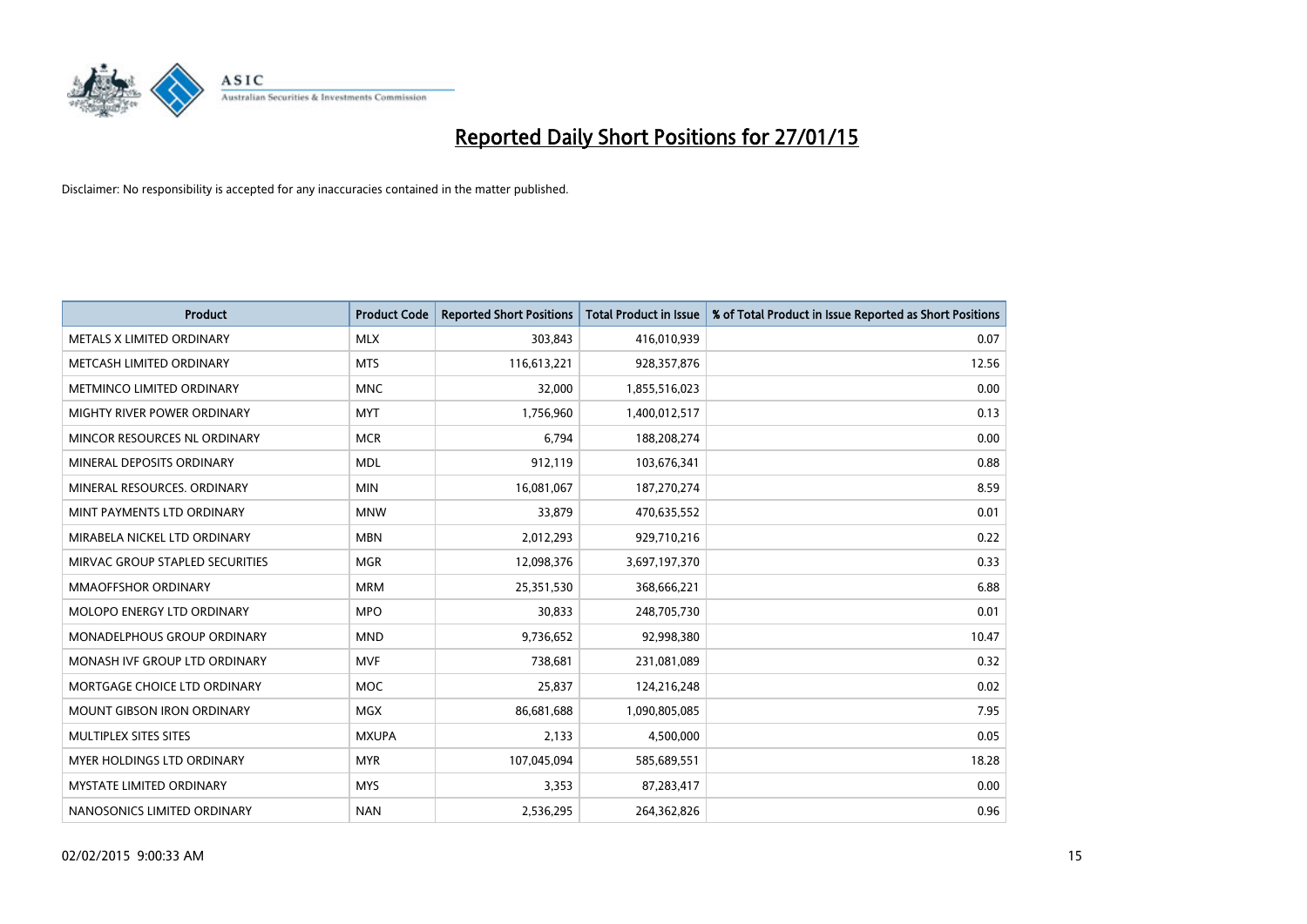

| <b>Product</b>                         | <b>Product Code</b> | <b>Reported Short Positions</b> | <b>Total Product in Issue</b> | % of Total Product in Issue Reported as Short Positions |
|----------------------------------------|---------------------|---------------------------------|-------------------------------|---------------------------------------------------------|
| NATIONAL AUST, BANK ORDINARY           | <b>NAB</b>          | 16,502,894                      | 2,419,353,823                 | 0.68                                                    |
| NATIONAL STORAGE STAPLED               | <b>NSR</b>          | 1,201,832                       | 295,631,660                   | 0.41                                                    |
| NAVITAS LIMITED ORDINARY               | <b>NVT</b>          | 3,442,132                       | 376,037,813                   | 0.92                                                    |
| NEARMAP LTD ORDINARY                   | <b>NEA</b>          | 2,093,518                       | 348,196,101                   | 0.60                                                    |
| NEOMETALS LTD ORDINARY                 | <b>NMT</b>          | 113                             | 499,453,895                   | 0.00                                                    |
| NEON ENERGY LIMITED ORDINARY           | <b>NEN</b>          | 13,245                          | 553,037,848                   | 0.00                                                    |
| NEW HOPE CORPORATION ORDINARY          | <b>NHC</b>          | 1,253,488                       | 830,999,449                   | 0.15                                                    |
| NEWCREST MINING ORDINARY               | <b>NCM</b>          | 8,208,164                       | 766,510,971                   | 1.07                                                    |
| NEWS CORP A NON-VOTING CDI             | <b>NWSLV</b>        | 34,918                          | 2,617,304                     | 1.33                                                    |
| NEWS CORP B VOTING CDI                 | <b>NWS</b>          | 2,224,183                       | 38,302,911                    | 5.81                                                    |
| NEWSAT LIMITED ORDINARY                | <b>NWT</b>          | 6,406,326                       | 643,574,841                   | 1.00                                                    |
| NEXTDC LIMITED ORDINARY                | <b>NXT</b>          | 18,054,542                      | 193,154,486                   | 9.35                                                    |
| NEXUS ENERGY LIMITED ORDINARY          | <b>NXS</b>          | 58,176                          | 1,330,219,459                 | 0.00                                                    |
| NIB HOLDINGS LIMITED ORDINARY          | <b>NHF</b>          | 161,868                         | 439,004,182                   | 0.04                                                    |
| NINE ENTERTAINMENT ORDINARY            | <b>NEC</b>          | 18,970,428                      | 940,295,023                   | 2.02                                                    |
| NOBLE MINERAL RES ORDINARY             | <b>NMG</b>          | 2,365,726                       | 666,397,952                   | 0.36                                                    |
| NORTHERN IRON LTD ORDINARY             | <b>NFE</b>          | 11,392                          | 484,405,314                   | 0.00                                                    |
| NORTHERN STAR ORDINARY                 | <b>NST</b>          | 13,561,219                      | 592,256,718                   | 2.29                                                    |
| NOVION PROPERTY GRP STAPLED SECURITIES | <b>NVN</b>          | 25,531,524                      | 3,050,627,717                 | 0.84                                                    |
| NRW HOLDINGS LIMITED ORDINARY          | <b>NWH</b>          | 15,612,210                      | 278,888,011                   | 5.60                                                    |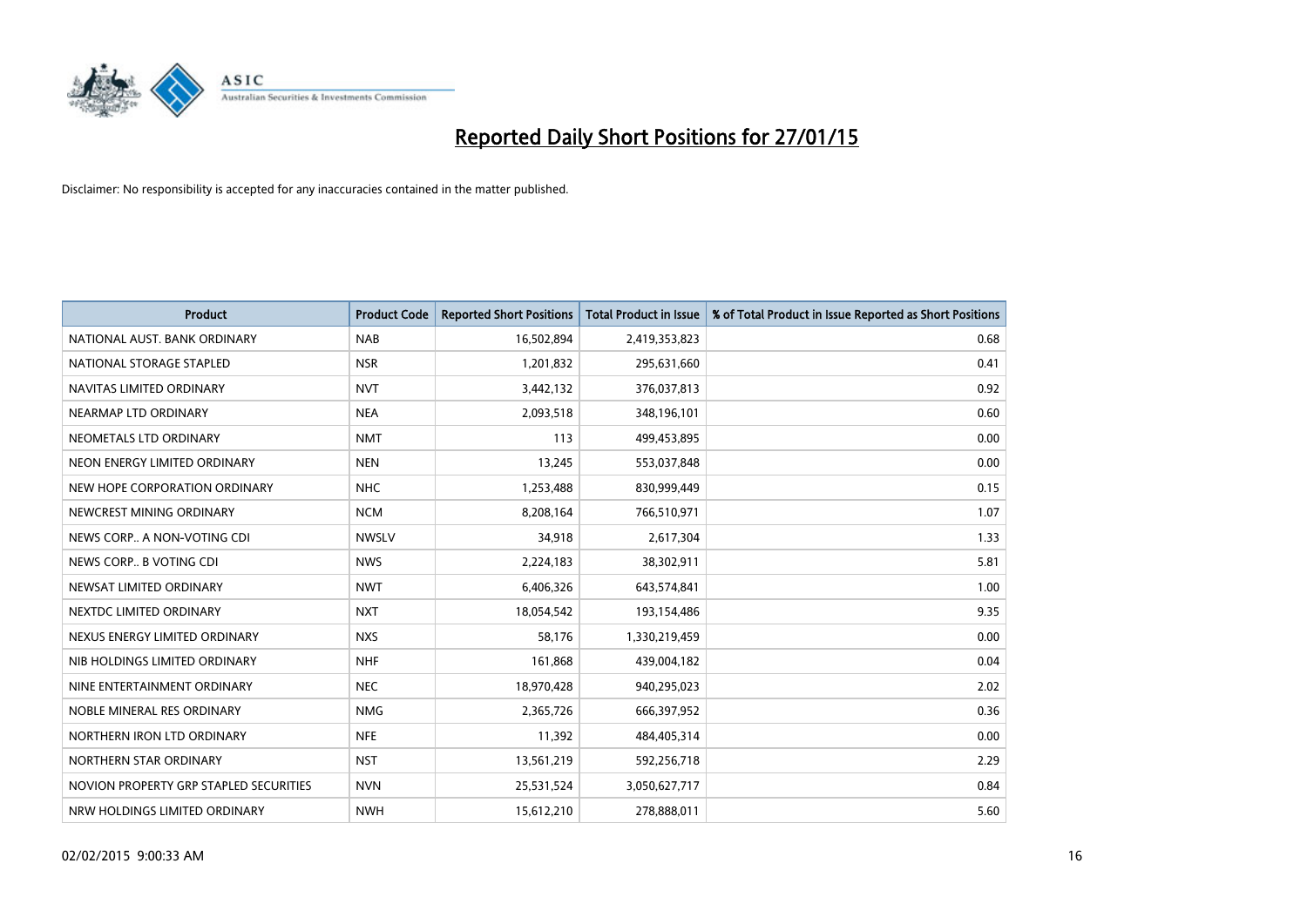

| <b>Product</b>                        | <b>Product Code</b> | <b>Reported Short Positions</b> | <b>Total Product in Issue</b> | % of Total Product in Issue Reported as Short Positions |
|---------------------------------------|---------------------|---------------------------------|-------------------------------|---------------------------------------------------------|
| NUFARM LIMITED ORDINARY               | <b>NUF</b>          | 9,659,599                       | 264,948,132                   | 3.65                                                    |
| NUPLEX INDUSTRIES ORDINARY            | <b>NPX</b>          | 1,000                           | 198,125,827                   | 0.00                                                    |
| OCEANAGOLD CORP. CHESS DEPOSITARY INT | <b>OGC</b>          | 616,777                         | 301,520,186                   | 0.20                                                    |
| OIL SEARCH LTD ORDINARY               | OSH                 | 23,027,094                      | 1,522,692,587                 | 1.51                                                    |
| OM HOLDINGS LIMITED ORDINARY          | <b>OMH</b>          | 58,196                          | 733,423,337                   | 0.01                                                    |
| OOH!MEDIA LIMITED ORDINARY            | <b>OML</b>          | 617,955                         | 149,882,534                   | 0.41                                                    |
| ORICA LIMITED ORDINARY                | ORI                 | 24,829,624                      | 372,743,291                   | 6.66                                                    |
| ORIGIN ENERGY ORDINARY                | ORG                 | 11,726,351                      | 1,106,310,149                 | 1.06                                                    |
| OROCOBRE LIMITED ORDINARY             | <b>ORE</b>          | 3,080,677                       | 132,041,911                   | 2.33                                                    |
| ORORA LIMITED ORDINARY                | <b>ORA</b>          | 2,228,859                       | 1,206,684,923                 | 0.18                                                    |
| OROTONGROUP LIMITED ORDINARY          | ORL                 | 79,947                          | 40,880,902                    | 0.20                                                    |
| OZ MINERALS ORDINARY                  | OZL                 | 6,479,901                       | 303,470,022                   | 2.14                                                    |
| OZFOREX GROUP LTD ORDINARY            | <b>OFX</b>          | 8,602,573                       | 240,000,000                   | 3.58                                                    |
| <b>PACIFIC BRANDS ORDINARY</b>        | <b>PBG</b>          | 85,657,781                      | 917,226,291                   | 9.34                                                    |
| PACT GROUP HLDGS LTD ORDINARY         | PGH                 | 1,716,031                       | 294,145,019                   | 0.58                                                    |
| PALADIN ENERGY LTD ORDINARY           | <b>PDN</b>          | 87,106,045                      | 1,666,927,668                 | 5.23                                                    |
| PANAUST LIMITED ORDINARY              | <b>PNA</b>          | 2,790,867                       | 637,071,326                   | 0.44                                                    |
| PANORAMIC RESOURCES ORDINARY          | PAN                 | 1,354,778                       | 322,275,824                   | 0.42                                                    |
| PANTERRA GOLD LTD ORDINARY            | PGI                 | $\mathbf{1}$                    | 847,615,609                   | 0.00                                                    |
| PAPERLINX LIMITED ORDINARY            | <b>PPX</b>          | 57,743                          | 665, 181, 261                 | 0.01                                                    |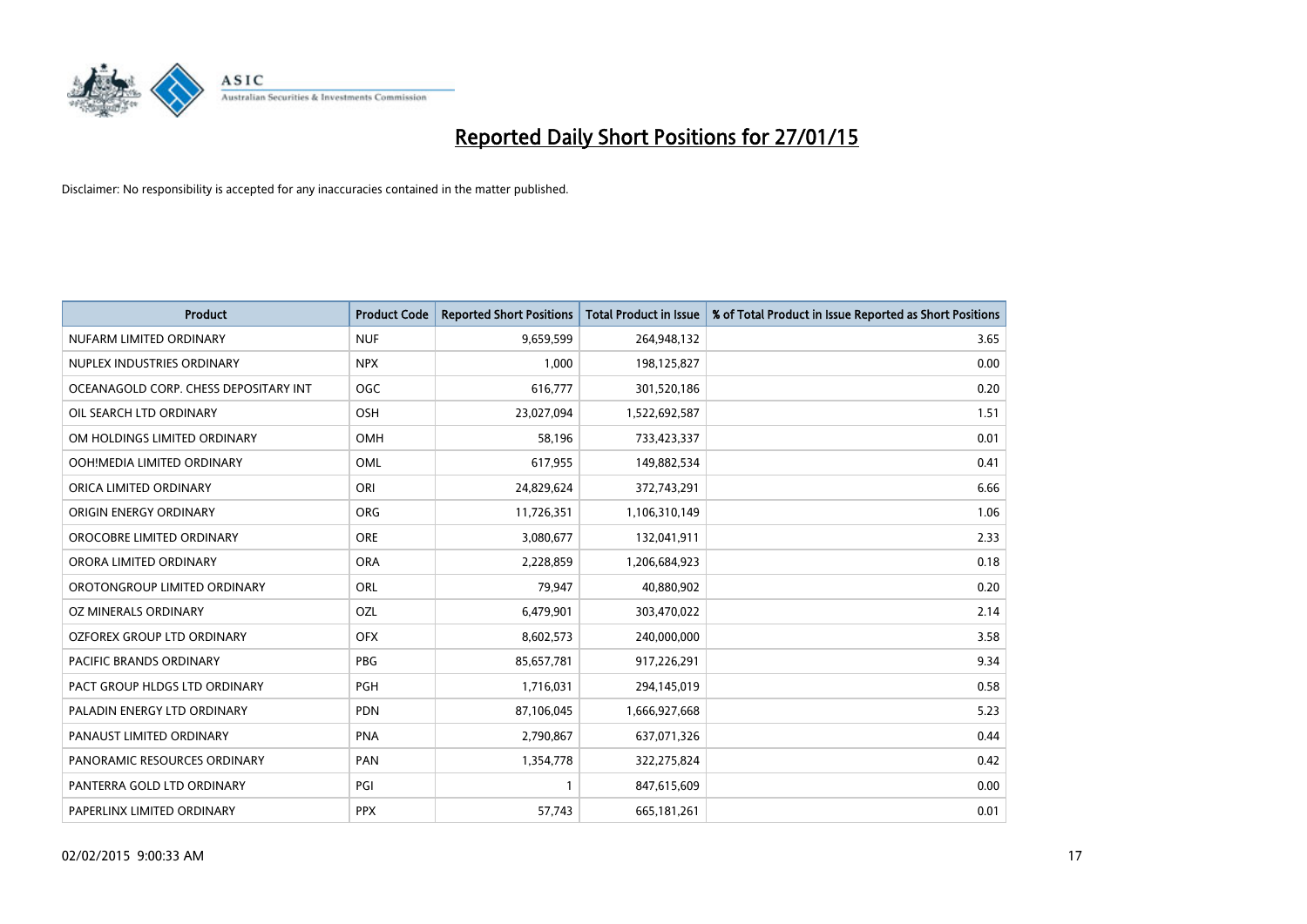

| <b>Product</b>                 | <b>Product Code</b> | <b>Reported Short Positions</b> | <b>Total Product in Issue</b> | % of Total Product in Issue Reported as Short Positions |
|--------------------------------|---------------------|---------------------------------|-------------------------------|---------------------------------------------------------|
| PATTIES FOODS LTD ORDINARY     | PFL                 | 8,407                           | 139,234,153                   | 0.01                                                    |
| PEET LIMITED ORDINARY          | <b>PPC</b>          | 40,111                          | 484,853,684                   | 0.01                                                    |
| PERPETUAL EQUITY LTD ORDINARY  | <b>PIC</b>          | 27,586                          | 250,636,278                   | 0.01                                                    |
| PERPETUAL LIMITED ORDINARY     | PPT                 | 1,195,395                       | 46,574,426                    | 2.57                                                    |
| PERSEUS MINING LTD ORDINARY    | PRU                 | 17,889,079                      | 526,656,401                   | 3.40                                                    |
| PHARMAXIS LTD ORDINARY         | <b>PXS</b>          | 8,777                           | 310,621,349                   | 0.00                                                    |
| PHOSPHAGENICS LTD. ORDINARY    | <b>POH</b>          | 250,000                         | 1,261,965,957                 | 0.02                                                    |
| PLATINUM ASSET ORDINARY        | <b>PTM</b>          | 1,473,435                       | 581,895,380                   | 0.25                                                    |
| PLATINUM AUSTRALIA ORDINARY    | <b>PLA</b>          | 836,127                         | 504,968,043                   | 0.17                                                    |
| PLATINUM CAPITAL LTD ORDINARY  | <b>PMC</b>          | 1,742                           | 232,190,254                   | 0.00                                                    |
| PMP LIMITED ORDINARY           | <b>PMP</b>          | 27,581                          | 323,781,124                   | 0.01                                                    |
| POSEIDON NICK LTD ORDINARY     | <b>POS</b>          | 1,903,830                       | 683,588,322                   | 0.28                                                    |
| PRANA BIOTECHNOLOGY ORDINARY   | PBT                 | 2,536,999                       | 488,936,960                   | 0.52                                                    |
| PREMIER INVESTMENTS ORDINARY   | <b>PMV</b>          | 1,031,823                       | 155,900,075                   | 0.66                                                    |
| PRIMARY HEALTH CARE ORDINARY   | <b>PRY</b>          | 37,433,695                      | 512,130,550                   | 7.31                                                    |
| PRIME MEDIA GRP LTD ORDINARY   | PRT                 | 1,158,790                       | 366,330,303                   | 0.32                                                    |
| PROGRAMMED ORDINARY            | <b>PRG</b>          | 274,383                         | 118,651,911                   | 0.23                                                    |
| PROMESA LIMITED ORDINARY       | <b>PRA</b>          | 1,848,713                       | 384,412,465                   | 0.48                                                    |
| PURA VIDA ENERGY NL ORDINARY   | <b>PVD</b>          | 224,768                         | 132,730,698                   | 0.17                                                    |
| <b>QANTAS AIRWAYS ORDINARY</b> | QAN                 | 1,195,449                       | 2,196,330,250                 | 0.05                                                    |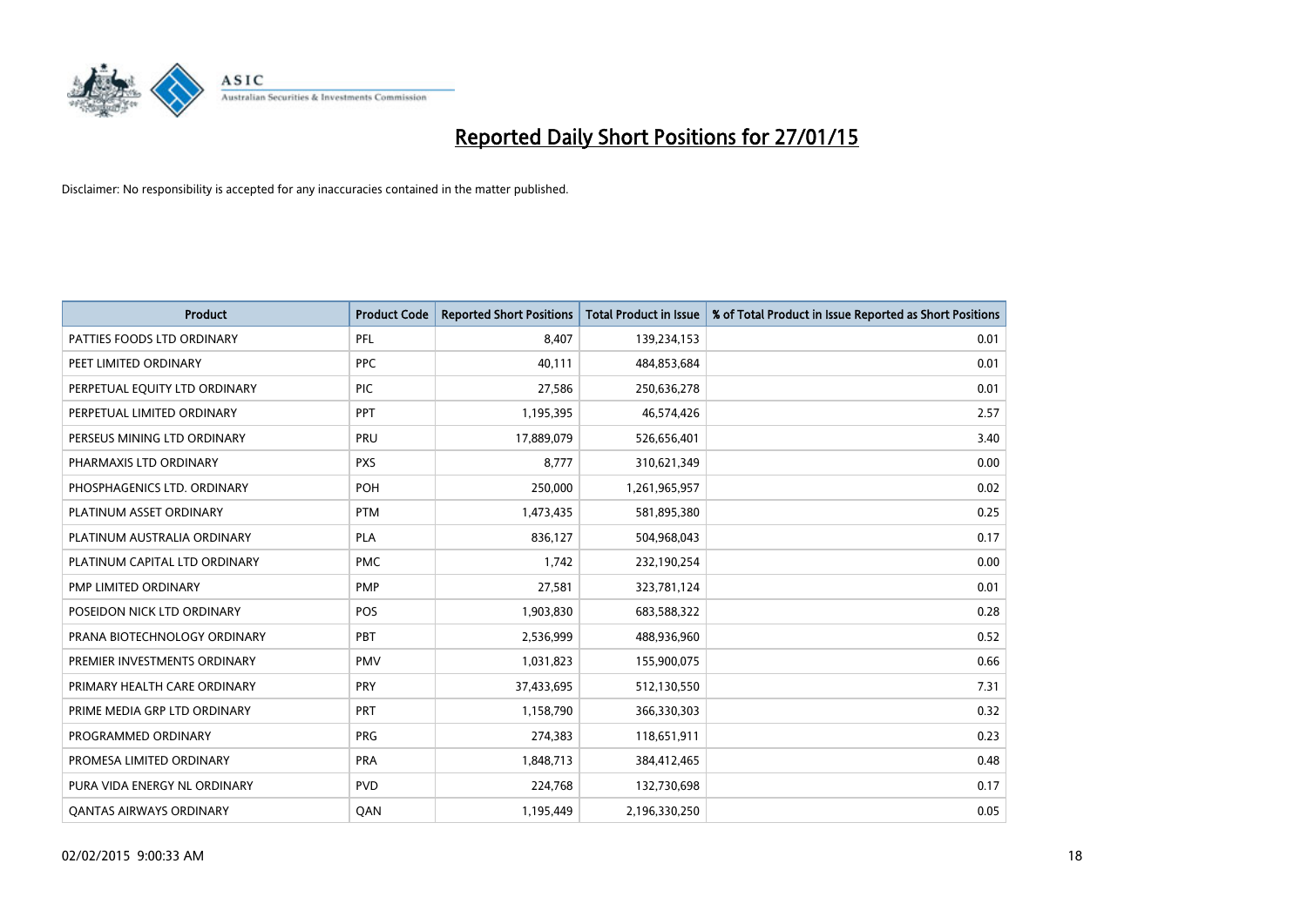

| <b>Product</b>                      | <b>Product Code</b> | <b>Reported Short Positions</b> | <b>Total Product in Issue</b> | % of Total Product in Issue Reported as Short Positions |
|-------------------------------------|---------------------|---------------------------------|-------------------------------|---------------------------------------------------------|
| OBE INSURANCE GROUP ORDINARY        | <b>OBE</b>          | 16,347,930                      | 1,364,945,301                 | 1.20                                                    |
| <b>QUBE HOLDINGS LTD ORDINARY</b>   | QUB                 | 3,659,384                       | 1,054,428,076                 | 0.35                                                    |
| RAMSAY HEALTH CARE ORDINARY         | <b>RHC</b>          | 581,376                         | 202,081,252                   | 0.29                                                    |
| <b>RCG CORPORATION LTD ORDINARY</b> | <b>RCG</b>          | 292,391                         | 268,408,625                   | 0.11                                                    |
| <b>RCR TOMLINSON ORDINARY</b>       | <b>RCR</b>          | 849,727                         | 139,000,806                   | 0.61                                                    |
| <b>REA GROUP ORDINARY</b>           | <b>REA</b>          | 2,229,710                       | 131,714,699                   | 1.69                                                    |
| RECALL HOLDINGS LTD ORDINARY        | <b>REC</b>          | 626,501                         | 313,674,711                   | 0.20                                                    |
| RECKON LIMITED ORDINARY             | <b>RKN</b>          | 1,468,254                       | 112,084,762                   | 1.31                                                    |
| <b>RED 5 LIMITED ORDINARY</b>       | <b>RED</b>          | 174,740                         | 759,451,008                   | 0.02                                                    |
| <b>RED FORK ENERGY ORDINARY</b>     | <b>RFE</b>          | 112,160                         | 501,051,719                   | 0.02                                                    |
| REDBANK ENERGY LTD ORDINARY         | AEJ                 | 13                              | 786,287                       | 0.00                                                    |
| REGIONAL EXPRESS ORDINARY           | <b>REX</b>          | 39,824                          | 110,154,375                   | 0.04                                                    |
| REGIS HEALTHCARE LTD ORDINARY       | <b>REG</b>          | 1,001,460                       | 300,345,797                   | 0.33                                                    |
| <b>REGIS RESOURCES ORDINARY</b>     | <b>RRL</b>          | 43,031,649                      | 499,781,595                   | 8.61                                                    |
| RESMED INC CDI 10:1                 | <b>RMD</b>          | 9,905,431                       | 1,397,522,030                 | 0.71                                                    |
| RESOLUTE MINING ORDINARY            | <b>RSG</b>          | 4,637,287                       | 641,189,223                   | 0.72                                                    |
| RETAIL FOOD GROUP ORDINARY          | <b>RFG</b>          | 4,690,436                       | 159,386,728                   | 2.94                                                    |
| REX MINERALS LIMITED ORDINARY       | <b>RXM</b>          | 871,602                         | 220,519,784                   | 0.40                                                    |
| RIO TINTO LIMITED ORDINARY          | <b>RIO</b>          | 3,876,656                       | 435,758,720                   | 0.89                                                    |
| <b>RNY PROPERTY TRUST UNITS</b>     | <b>RNY</b>          | 325,000                         | 263,413,889                   | 0.12                                                    |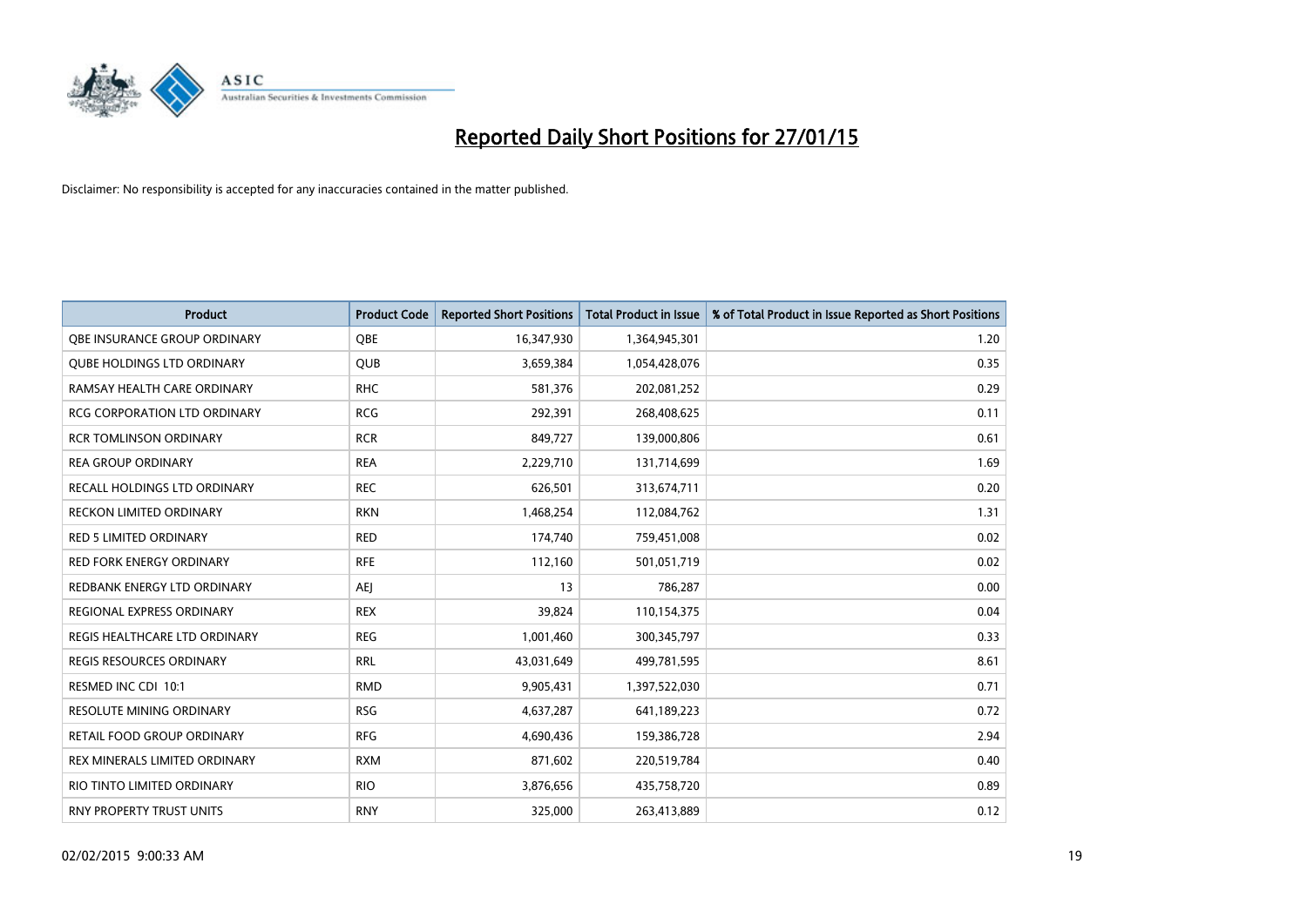

| <b>Product</b>                               | <b>Product Code</b> | <b>Reported Short Positions</b> | <b>Total Product in Issue</b> | % of Total Product in Issue Reported as Short Positions |
|----------------------------------------------|---------------------|---------------------------------|-------------------------------|---------------------------------------------------------|
| ROC OIL COMPANY ORDINARY                     | <b>ROC</b>          | 338,957                         | 687,618,400                   | 0.05                                                    |
| <b>ROX RESOURCES ORDINARY</b>                | <b>RXL</b>          | 5,523,255                       | 849,673,095                   | 0.65                                                    |
| ROYAL WOLF HOLDINGS ORDINARY                 | <b>RWH</b>          | 191,790                         | 100,387,052                   | 0.19                                                    |
| SAI GLOBAL LIMITED ORDINARY                  | SAI                 | 753,119                         | 211,761,727                   | 0.36                                                    |
| SALMAT LIMITED ORDINARY                      | <b>SLM</b>          | 101,901                         | 159,812,799                   | 0.06                                                    |
| SANDFIRE RESOURCES ORDINARY                  | <b>SFR</b>          | 3,367,043                       | 155,950,968                   | 2.16                                                    |
| <b>SANTOS LTD ORDINARY</b>                   | <b>STO</b>          | 15,989,691                      | 982,307,550                   | 1.63                                                    |
| SARACEN MINERAL ORDINARY                     | SAR                 | 2,070,313                       | 792,784,738                   | 0.26                                                    |
| <b>SCA PROPERTY GROUP STAPLED SECURITIES</b> | SCP                 | 23,130,210                      | 648,628,320                   | 3.57                                                    |
| <b>SCENTRE GRP STAPLED</b>                   | <b>SCG</b>          | 19,330,156                      | 5,324,296,678                 | 0.36                                                    |
| SEDGMAN LIMITED ORDINARY                     | <b>SDM</b>          | 1,128,550                       | 227,059,277                   | 0.50                                                    |
| SEEK LIMITED ORDINARY                        | <b>SEK</b>          | 9,521,126                       | 342,622,917                   | 2.78                                                    |
| SELECT HARVESTS ORDINARY                     | SHV                 | 1,134,921                       | 70,940,874                    | 1.60                                                    |
| SENEX ENERGY LIMITED ORDINARY                | <b>SXY</b>          | 95,173,766                      | 1,149,657,377                 | 8.28                                                    |
| SERVICE STREAM ORDINARY                      | SSM                 | 30                              | 386,389,873                   | 0.00                                                    |
| SEVEN GROUP HOLDINGS ORDINARY                | <b>SVW</b>          | 9,518,162                       | 296,260,281                   | 3.21                                                    |
| SEVEN WEST MEDIA LTD ORDINARY                | <b>SWM</b>          | 11,500,824                      | 999,160,872                   | 1.15                                                    |
| SEYMOUR WHYTE LTD ORDINARY                   | SWL                 | 56,219                          | 87,647,595                    | 0.06                                                    |
| SG FLEET GROUP LTD ORDINARY                  | SGF                 | 504,378                         | 242,691,826                   | 0.21                                                    |
| SHINE CORPORATE ORDINARY                     | SHJ                 | 53,729                          | 172,400,081                   | 0.03                                                    |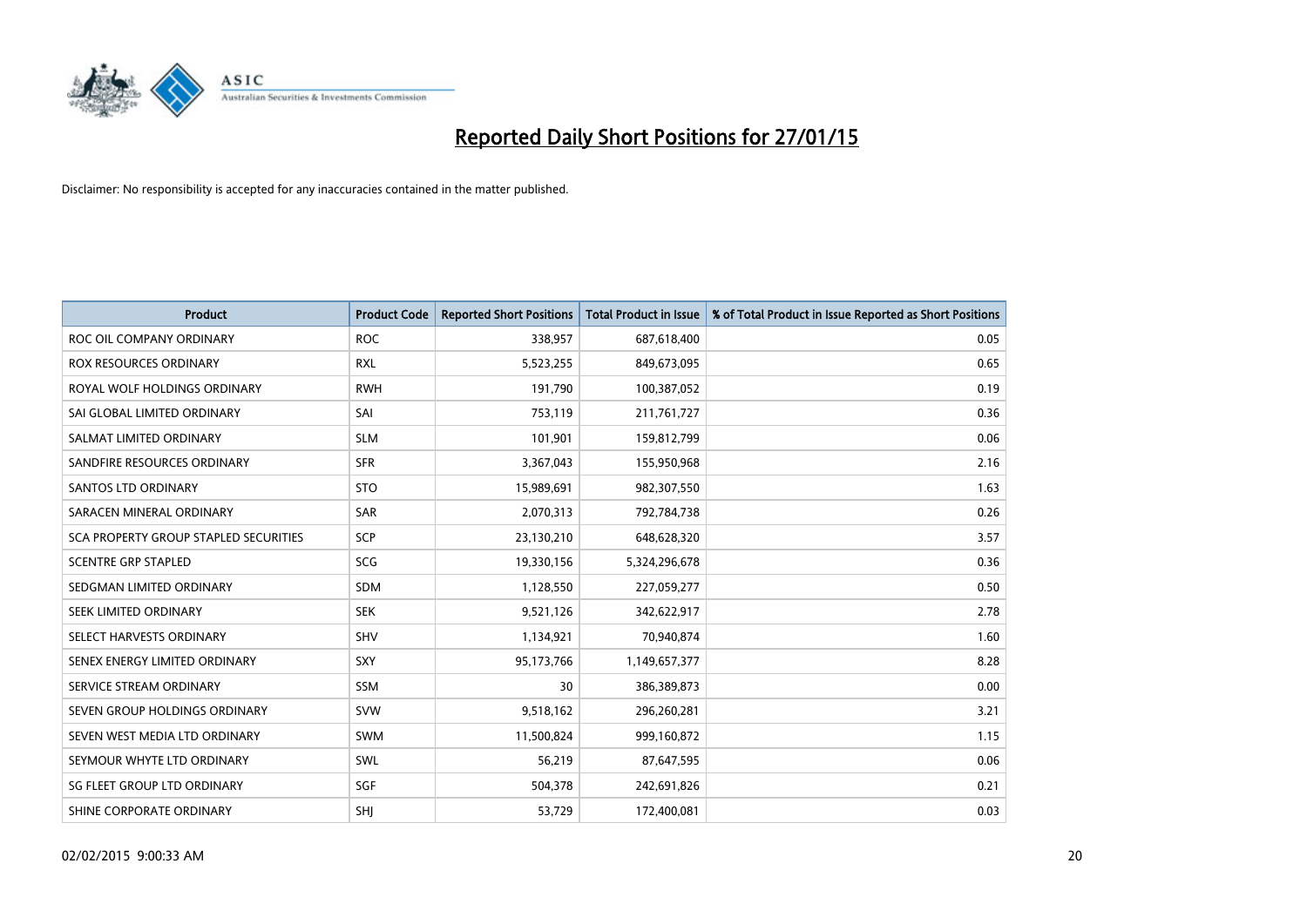

| <b>Product</b>                           | <b>Product Code</b> | <b>Reported Short Positions</b> | <b>Total Product in Issue</b> | % of Total Product in Issue Reported as Short Positions |
|------------------------------------------|---------------------|---------------------------------|-------------------------------|---------------------------------------------------------|
| SIGMA PHARMACEUTICAL ORDINARY            | <b>SIP</b>          | 21,655,543                      | 1,108,086,575                 | 1.95                                                    |
| SILEX SYSTEMS ORDINARY                   | <b>SLX</b>          | 7,181,343                       | 170,467,339                   | 4.21                                                    |
| SILVER CHEF LIMITED ORDINARY             | SIV                 | 12,996                          | 29,640,865                    | 0.04                                                    |
| SILVER LAKE RESOURCE ORDINARY            | <b>SLR</b>          | 21,420,382                      | 503,233,971                   | 4.26                                                    |
| SIMONDS GRP LTD ORDINARY                 | <b>SIO</b>          | 656,557                         | 151,412,268                   | 0.43                                                    |
| SIMS METAL MGMT LTD ORDINARY             | SGM                 | 17,317,290                      | 204,696,717                   | 8.46                                                    |
| SINGAPORE TELECOMM. CHESS DEPOSITARY INT | <b>SGT</b>          | 2,642,821                       | 123,654,879                   | 2.14                                                    |
| SINO GAS ENERGY ORDINARY                 | <b>SEH</b>          | 11,811,943                      | 1,544,247,358                 | 0.76                                                    |
| SIRIUS RESOURCES NL ORDINARY             | <b>SIR</b>          | 16,463,706                      | 341,438,269                   | 4.82                                                    |
| SIRTEX MEDICAL ORDINARY                  | <b>SRX</b>          | 175,176                         | 56,530,231                    | 0.31                                                    |
| SKILLED GROUP LTD ORDINARY               | <b>SKE</b>          | 4,588,130                       | 235,753,791                   | 1.95                                                    |
| <b>SKY NETWORK ORDINARY</b>              | <b>SKT</b>          | 11,363,890                      | 389,139,785                   | 2.92                                                    |
| SKYCITY ENT GRP LTD ORDINARY             | <b>SKC</b>          | 9,025,629                       | 587,472,741                   | 1.54                                                    |
| <b>SLATER &amp; GORDON ORDINARY</b>      | SGH                 | 5,225,029                       | 208,695,621                   | 2.50                                                    |
| SMS MANAGEMENT, ORDINARY                 | SMX                 | 1,424,926                       | 69,318,017                    | 2.06                                                    |
| SONIC HEALTHCARE ORDINARY                | <b>SHL</b>          | 2,989,676                       | 401,401,556                   | 0.74                                                    |
| SOUL PATTINSON (W.H) ORDINARY            | SOL                 | 13,405                          | 239,395,320                   | 0.01                                                    |
| SPARK INFRASTRUCTURE STAPLED US PROHIBT. | SKI                 | 26,809,880                      | 1,466,360,128                 | 1.83                                                    |
| SPARK NEW ZEALAND ORDINARY               | <b>SPK</b>          | 9,823,769                       | 1,834,775,347                 | 0.54                                                    |
| SPDR 200 FUND ETF UNITS                  | <b>STW</b>          | 24,386                          | 48,246,865                    | 0.05                                                    |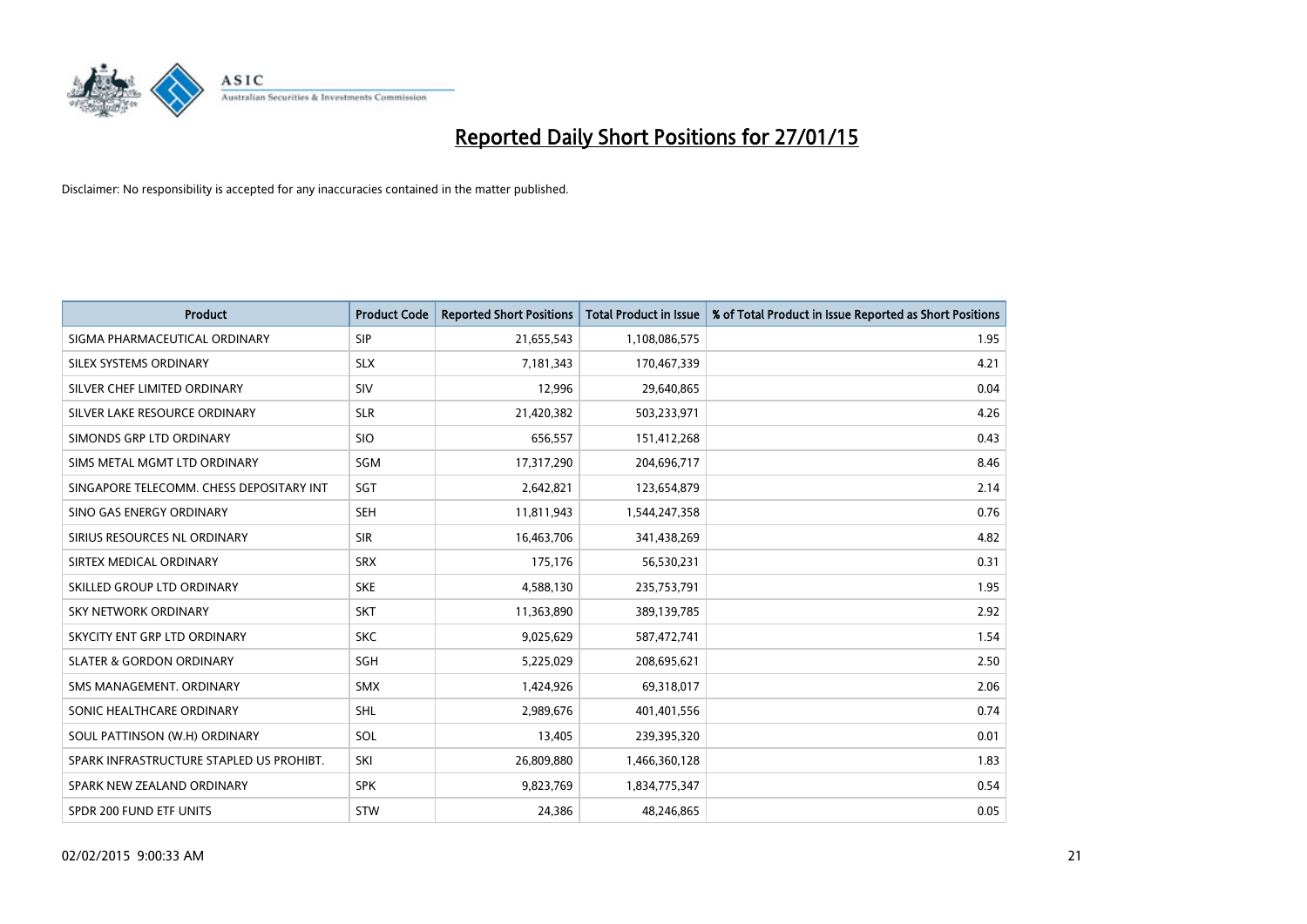

| <b>Product</b>                   | <b>Product Code</b> | <b>Reported Short Positions</b> | <b>Total Product in Issue</b> | % of Total Product in Issue Reported as Short Positions |
|----------------------------------|---------------------|---------------------------------|-------------------------------|---------------------------------------------------------|
| SPECIALTY FASHION ORDINARY       | <b>SFH</b>          | 53,671                          | 192,236,121                   | 0.03                                                    |
| SPOTLESS GRP HLD LTD ORDINARY    | <b>SPO</b>          | 32,391,398                      | 1,098,290,178                 | 2.95                                                    |
| ST BARBARA LIMITED ORDINARY      | <b>SBM</b>          | 6,708,033                       | 495,102,525                   | 1.35                                                    |
| STARPHARMA HOLDINGS ORDINARY     | <b>SPL</b>          | 9,107,164                       | 319,080,325                   | 2.85                                                    |
| STEADFAST GROUP LTD ORDINARY     | <b>SDF</b>          | 18,102,478                      | 503,352,992                   | 3.60                                                    |
| STHN CROSS MEDIA ORDINARY        | <b>SXL</b>          | 37,403,083                      | 732,319,622                   | 5.11                                                    |
| STOCKLAND UNITS/ORD STAPLED      | SGP                 | 8,747,896                       | 2,348,746,744                 | 0.37                                                    |
| STRAITS RES LTD. ORDINARY        | SRO                 | 20,212                          | 1,217,730,293                 | 0.00                                                    |
| STW COMMUNICATIONS ORDINARY      | <b>SGN</b>          | 7,726,404                       | 409,699,000                   | 1.89                                                    |
| SUNCORP GROUP LTD ORDINARY       | <b>SUN</b>          | 7,787,795                       | 1,286,600,980                 | 0.61                                                    |
| SUNDANCE ENERGY ORDINARY         | <b>SEA</b>          | 6,652,827                       | 549,295,839                   | 1.21                                                    |
| SUNDANCE RESOURCES ORDINARY      | SDL                 | 78,811,621                      | 3,089,651,736                 | 2.55                                                    |
| SUNLAND GROUP LTD ORDINARY       | <b>SDG</b>          | 123,660                         | 181,710,087                   | 0.07                                                    |
| SUPER RET REP LTD ORDINARY       | <b>SUL</b>          | 24,307,915                      | 197,030,571                   | 12.34                                                   |
| SWICK MINING ORDINARY            | <b>SWK</b>          | 50,346                          | 217,643,703                   | 0.02                                                    |
| SYD AIRPORT STAPLED US PROHIBIT. | <b>SYD</b>          | 30,565,171                      | 2,216,216,041                 | 1.38                                                    |
| SYRAH RESOURCES ORDINARY         | <b>SYR</b>          | 5,740,158                       | 164,135,076                   | 3.50                                                    |
| TABCORP HOLDINGS LTD ORDINARY    | <b>TAH</b>          | 15,194,720                      | 765,652,364                   | 1.98                                                    |
| TAP OIL LIMITED ORDINARY         | <b>TAP</b>          | 110,130                         | 243,186,639                   | 0.05                                                    |
| TASSAL GROUP LIMITED ORDINARY    | <b>TGR</b>          | 216,488                         | 146,897,115                   | 0.15                                                    |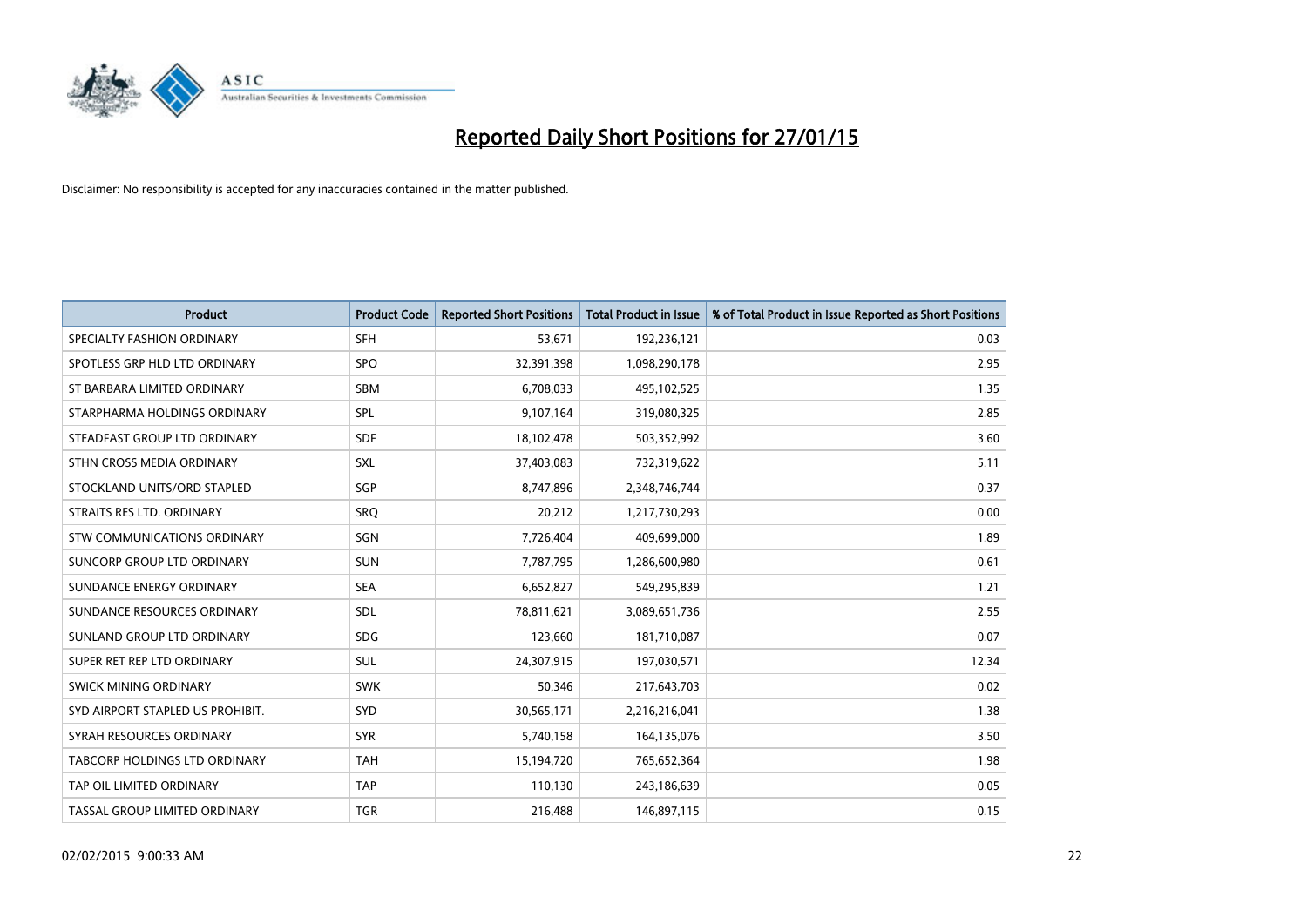

| <b>Product</b>                       | <b>Product Code</b> | <b>Reported Short Positions</b> | <b>Total Product in Issue</b> | % of Total Product in Issue Reported as Short Positions |
|--------------------------------------|---------------------|---------------------------------|-------------------------------|---------------------------------------------------------|
| <b>TATTS GROUP LTD ORDINARY</b>      | <b>TTS</b>          | 28,560,225                      | 1,445,759,948                 | 1.98                                                    |
| TECHNOLOGY ONE ORDINARY              | <b>TNE</b>          | 3,065,967                       | 309,209,455                   | 0.99                                                    |
| <b>TELSTRA CORPORATION, ORDINARY</b> | <b>TLS</b>          | 84,292,709                      | 12,225,655,836                | 0.69                                                    |
| TEN NETWORK HOLDINGS ORDINARY        | <b>TEN</b>          | 138,894,106                     | 2,630,984,596                 | 5.28                                                    |
| TERANGA GOLD CORP CDI 1:1            | <b>TGZ</b>          | 702                             | 71,243,714                    | 0.00                                                    |
| TFS CORPORATION LTD ORDINARY         | <b>TFC</b>          | 10,786,284                      | 326,983,445                   | 3.30                                                    |
| THE PAS GROUP LTD ORDINARY           | <b>PGR</b>          | 10,868                          | 136,690,860                   | 0.01                                                    |
| THE REJECT SHOP ORDINARY             | <b>TRS</b>          | 2,311,613                       | 28,844,648                    | 8.01                                                    |
| THINK CHILDCARE EDU ORDINARY         | <b>TNK</b>          | 500,000                         | 39,600,000                    | 1.26                                                    |
| THORN GROUP LIMITED ORDINARY         | <b>TGA</b>          | 16,553                          | 150,634,985                   | 0.01                                                    |
| TIGER RESOURCES ORDINARY             | <b>TGS</b>          | 5,856,425                       | 1,143,541,406                 | 0.51                                                    |
| TOLL HOLDINGS LTD ORDINARY           | <b>TOL</b>          | 27,166,041                      | 717,437,878                   | 3.79                                                    |
| TORO ENERGY LIMITED ORDINARY         | <b>TOE</b>          | 23,192                          | 1,903,769,581                 | 0.00                                                    |
| <b>TOWER LIMITED ORDINARY</b>        | <b>TWR</b>          | 1,000                           | 178,145,130                   | 0.00                                                    |
| TOX FREE SOLUTIONS ORDINARY          | <b>TOX</b>          | 2,169,370                       | 133,752,359                   | 1.62                                                    |
| TPG TELECOM LIMITED ORDINARY         | <b>TPM</b>          | 14,654,864                      | 793,808,141                   | 1.85                                                    |
| <b>TRADE ME GROUP ORDINARY</b>       | <b>TME</b>          | 5,666,253                       | 396,830,595                   | 1.43                                                    |
| TRANSFIELD SERVICES ORDINARY         | <b>TSE</b>          | 6,540,943                       | 512,457,716                   | 1.28                                                    |
| TRANSPACIFIC INDUST, ORDINARY        | <b>TPI</b>          | 82,776,244                      | 1,579,699,505                 | 5.24                                                    |
| TRANSURBAN GROUP TRIPLE STAPLED SEC. | <b>TCL</b>          | 13,110,751                      | 1,906,390,878                 | 0.69                                                    |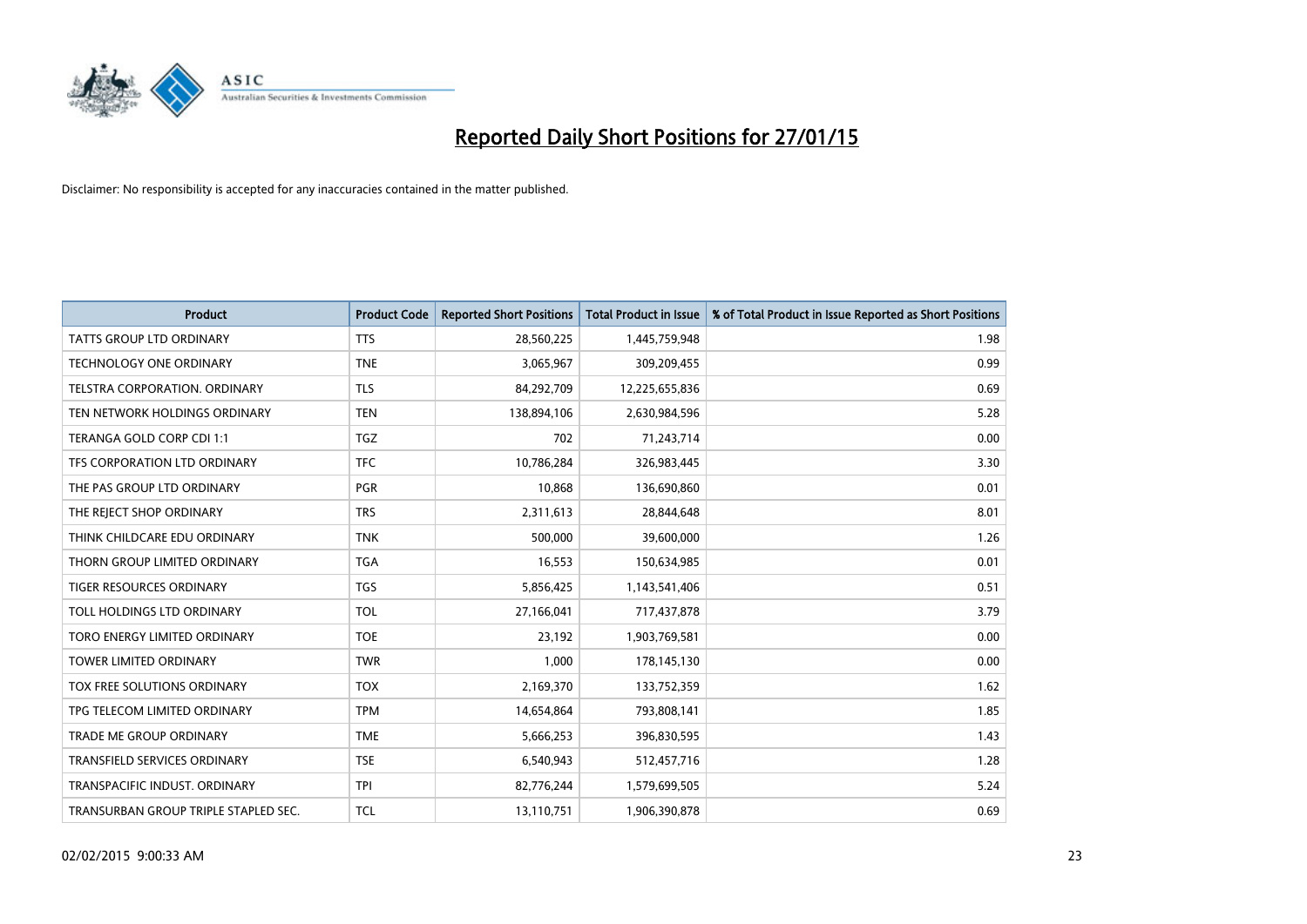

| <b>Product</b>                       | <b>Product Code</b> | <b>Reported Short Positions</b> | <b>Total Product in Issue</b> | % of Total Product in Issue Reported as Short Positions |
|--------------------------------------|---------------------|---------------------------------|-------------------------------|---------------------------------------------------------|
| <b>TREASURY GROUP ORDINARY</b>       | <b>TRG</b>          | 64,278                          | 26,624,328                    | 0.24                                                    |
| TREASURY WINE ESTATE ORDINARY        | <b>TWE</b>          | 14,408,052                      | 651,261,403                   | 2.21                                                    |
| TROY RESOURCES LTD ORDINARY          | <b>TRY</b>          | 4,567,965                       | 195,265,161                   | 2.34                                                    |
| <b>UGL LIMITED ORDINARY</b>          | UGL                 | 21,761,994                      | 166,511,240                   | 13.07                                                   |
| UNILIFE CORPORATION CDI 6:1          | <b>UNS</b>          | 120,000                         | 275,307,258                   | 0.04                                                    |
| UNITY MINING LTD ORDINARY            | <b>UML</b>          | 319,985                         | 1,140,312,866                 | 0.03                                                    |
| <b>UXC LIMITED ORDINARY</b>          | <b>UXC</b>          | 1,825,273                       | 331,590,518                   | 0.55                                                    |
| <b>VEDA GROUP LTD ORDINARY</b>       | <b>VED</b>          | 12,830,791                      | 842,055,406                   | 1.52                                                    |
| <b>VENTURE MINERALS ORDINARY</b>     | <b>VMS</b>          | 238,000                         | 287,320,170                   | 0.08                                                    |
| <b>VILLAGE ROADSHOW LTD ORDINARY</b> | <b>VRL</b>          | 1,225,752                       | 159,515,151                   | 0.77                                                    |
| VIRGIN AUS HLDG LTD ORDINARY         | VAH                 | 36,384,624                      | 3,524,912,131                 | 1.03                                                    |
| <b>VIRTUS HEALTH LTD ORDINARY</b>    | <b>VRT</b>          | 6,091,432                       | 79,885,938                    | 7.63                                                    |
| VISION EYE INSTITUTE ORDINARY        | <b>VEI</b>          | 1,586,666                       | 178,873,554                   | 0.89                                                    |
| <b>VOCATION LTD ORDINARY</b>         | <b>VET</b>          | 11,699,479                      | 230,000,000                   | 5.09                                                    |
| <b>VOCUS COMMS LTD ORDINARY</b>      | <b>VOC</b>          | 2,562,661                       | 105,385,283                   | 2.43                                                    |
| WAM CAPITAL LIMITED ORDINARY         | <b>WAM</b>          | 171                             | 345,405,201                   | 0.00                                                    |
| WARRNAMBOOL CHEESE ORDINARY          | <b>WCB</b>          | 19                              | 56,098,797                    | 0.00                                                    |
| <b>WATPAC LIMITED ORDINARY</b>       | <b>WTP</b>          | 2,254,293                       | 189,258,397                   | 1.19                                                    |
| <b>WDS LIMITED ORDINARY</b>          | <b>WDS</b>          | 391,243                         | 144,740,614                   | 0.27                                                    |
| <b>WEBJET LIMITED ORDINARY</b>       | <b>WEB</b>          | 1,547,561                       | 79,397,959                    | 1.95                                                    |